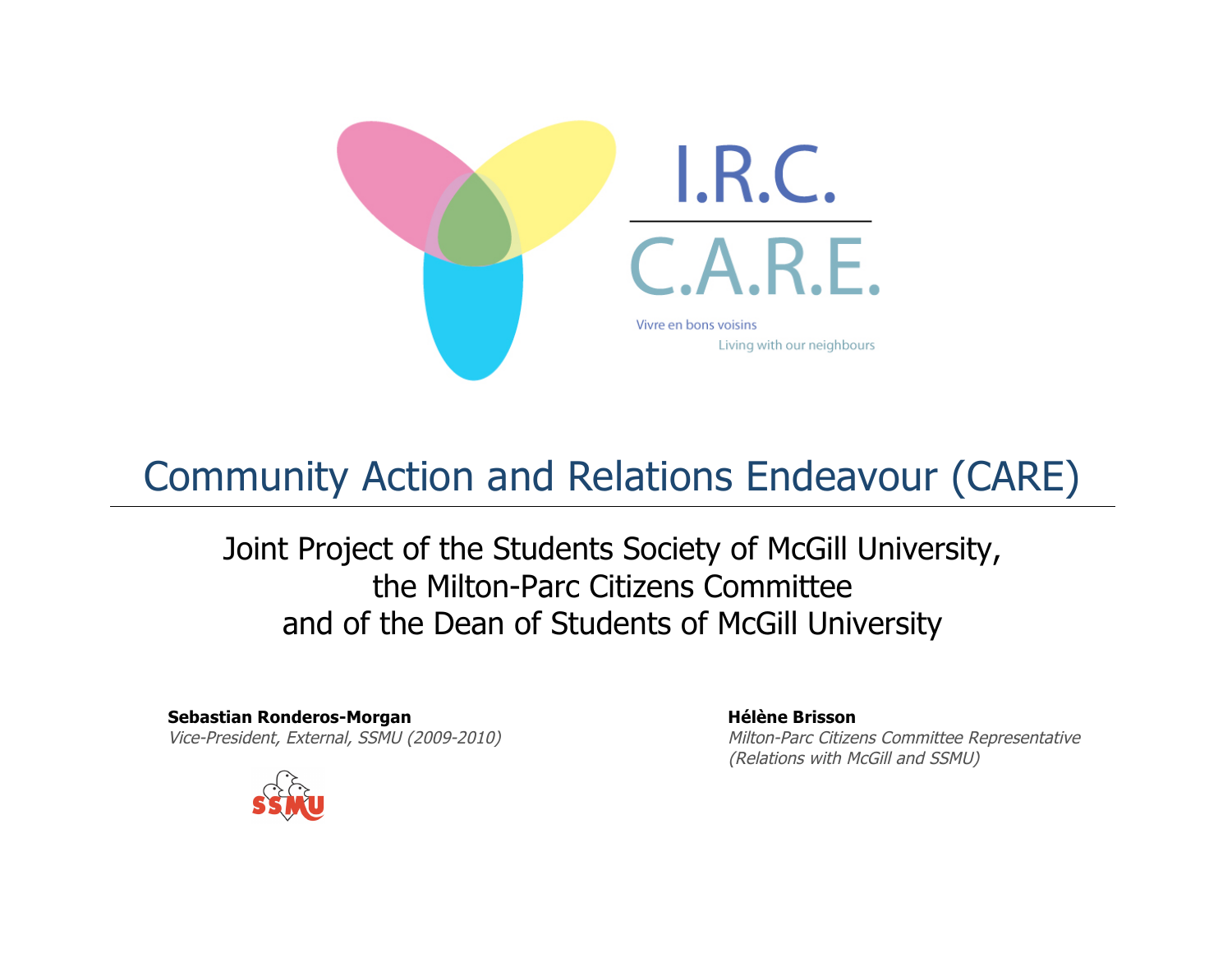

# COMMUNITY ACTION AND RELATIONS ENDEAVOUR **SIGNATURES**

The Students' Society of McGill University, the Milton-Parc Citizens Committee and McGill University wish to join together in an Endeavour to work towards developing harmonious and respectful relations between permanent Milton-Parc residents and McGill students.

To that end, they agree to implement the Community Action and Relations Endeavour as described in this document, dated **April 30th 2010.** 

| <b>MPCC</b>                                                             | <b>McGill University</b>                                          | <b>SSMU</b>                                         |  |
|-------------------------------------------------------------------------|-------------------------------------------------------------------|-----------------------------------------------------|--|
| Lucia Kowaluk, President                                                | Jane Everett, Dean of Students                                    | <b>Ivan Neilson, President (09-10)</b>              |  |
| Hélène Brisson, MPCC Representative<br>(Relations with McGill and SSMU) | <b>Jana Luker, Executive Director,</b><br><b>Student Services</b> | Sebastian Ronderos-Morgan, VP<br>External $(09-10)$ |  |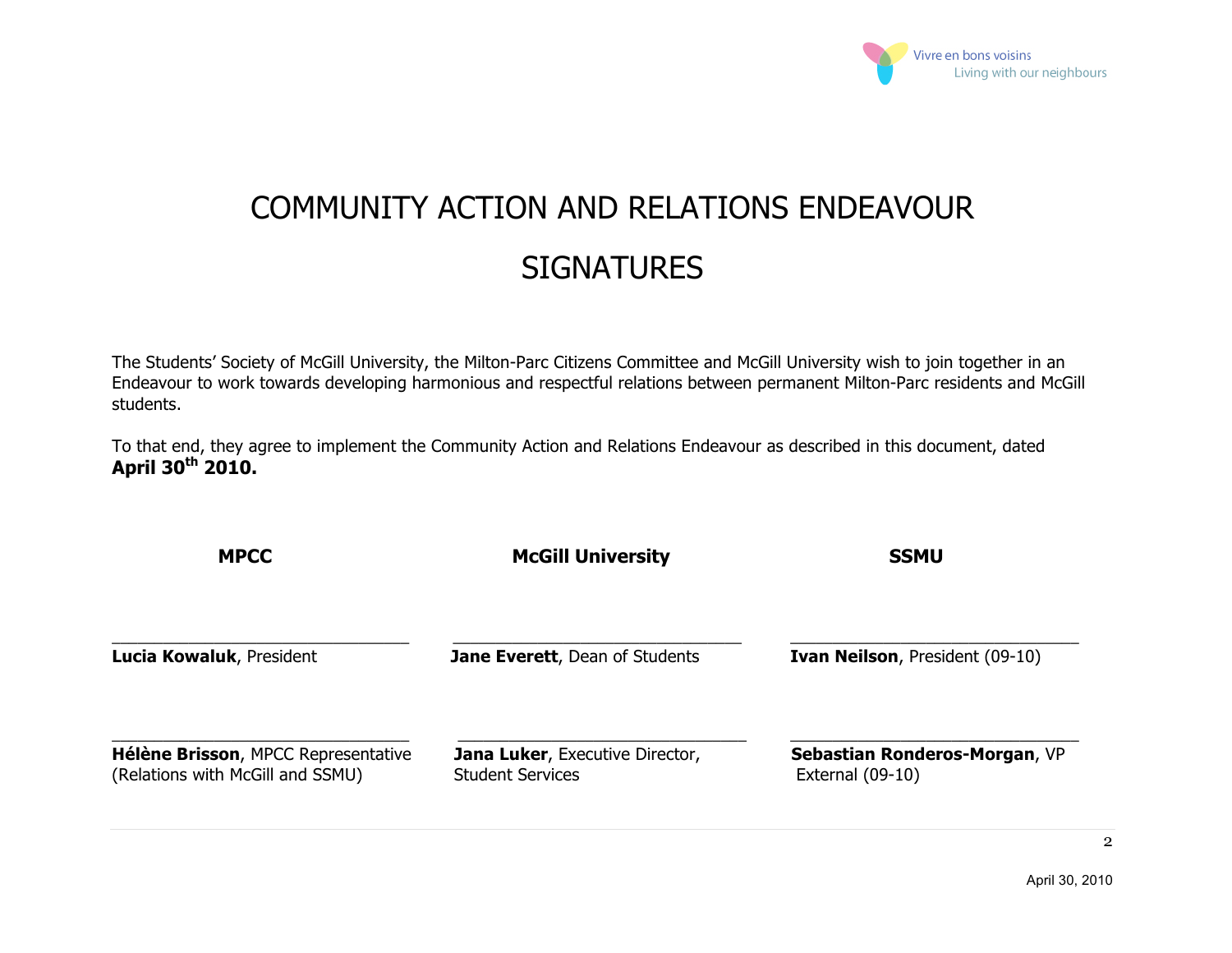

| <b>Table of Contents</b>                                           | Page Number    |
|--------------------------------------------------------------------|----------------|
| <b>SIGNATURES</b>                                                  | $\overline{2}$ |
| <b>FOREWORD</b>                                                    | 4              |
| <b>BACKGROUND</b>                                                  | 5              |
| THE MILTON-PARC NEIGHBOURHOOD                                      | $\overline{7}$ |
| <b>OVERALL GOAL AND METHODS</b>                                    | 9              |
| <b>CHALLENGES</b>                                                  | 10             |
| METHOD 1 - CALENDAR OF STAKEHOLDER MEETINGS                        | 11             |
| METHOD 2 - ANNUAL PROGRAM CALENDAR AND LIST OF OPTIONAL ACTIVITIES | 14             |
| METHOD 3 - STAKEHOLDER MESSAGES                                    | 18             |
| APPENDIX 1 - STAKEHOLDERS                                          | 32             |
| APPENDIX 2 - IMPORTANT DATES OF UNIVERSITY YEAR                    | 33             |
| APPENDIX 3 - CONSULTATIONS                                         | 34             |
| APPENDIX 4 - AMENDMENT AGREEMENT                                   | 36             |

#### **Acronyms:**

MPCC - Milton Parc Citizens Committee

SSMU – Students' Society of McGill University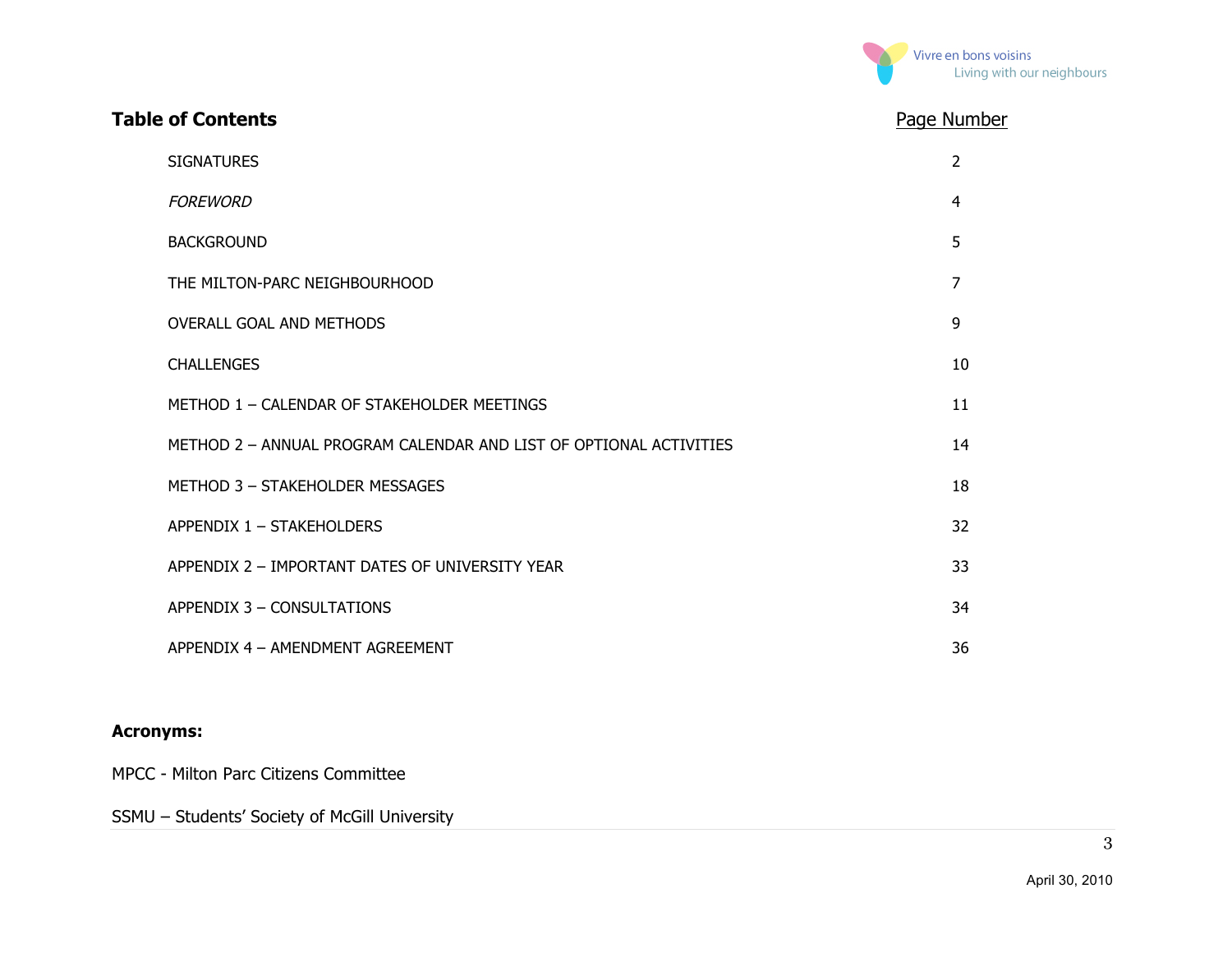

#### **FORFWORD**

The *Community Action and Relations Endeavour* is a *strategic framework* developed with a view to improving relations among the permanent residents of Milton-Parc, the McGill students living in and around the neighbourhood, and the McGill Administration (Student Life and Learning). The Endeavour describes how these relations can be tailored, flexibly and efficiently, to pave the way to more harmonious neighbourhood relations, respectful of each group, in Milton-Parc.

The challenges of such an endeavour are readily apparent. How can the "two solitudes", transient students and permanent residents of the neighbourhood, sharing the same space, find a means to work together to build a more convivial community? How can the systematic continuity of action and commitment be ensured when the student population constantly changes? How can we address present concerns while planning for the future?

Our answer lies in three methods. First, achieve consistent and systematic communication among the main stakeholders through a year-long calendar of meetings (Method 1). Second, organize concrete events and programs throughout the year with the twin goals of fostering an inclusive community spirit among all Milton-Parc residents, permanent and students alike, and of mitigating the negative impacts of some student events (Method 2). Third, elaborate a set of official messages from each stakeholder in order to facilitate open communication (Method 3).

The Community Action and Relations Endeavour is also an entente whereby the main stakeholders together commit to "live as good neighbours." Furthermore, the Endeavour should function as a *resource* for all parties to engage visà-vis the others and to succeed in the implementation of collaborative projects.

By its very nature, the Endeavour will evolve over time and as needs and circumstances dictate. It will remain for the main stakeholders to agree on the changes that are needed.

And finally, we trust that the *Community Action and Relations Endeavour* will constitute the foundation of a new way of living in our neighbourhood.

H. B. and S. R-M.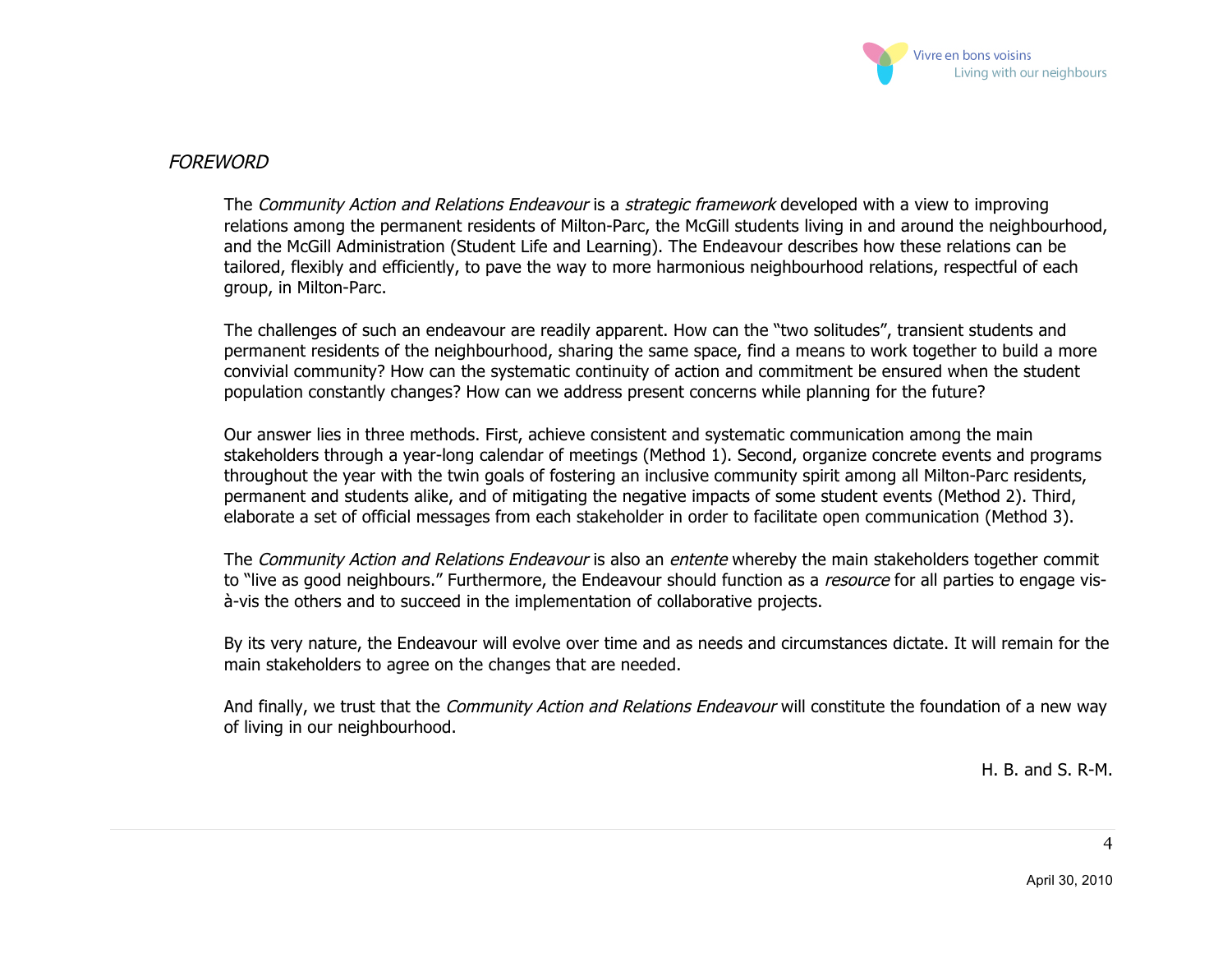

### **BACKGROUND**

The Endeavour is part of a series of actions undertaken since January 2008 to find solutions to neighbourhood relations problems stemming from a growing student presence in the Milton-Parc neighbourhood. Permanent residents readily recognize that these are caused by a minority of students; however, their uncivil behaviour, excesses and indifference to consequences can have a serious impact. Students, on their part, often feel that they are prejudged by residents. The relationship between both groups lacks trust and understanding, which is an underlying contributor to the neighbourhood's problems.

A public meeting organised by the President of the MPCC, Lucia Kowaluk, was held on January 23, 2008. In attendance were Jane Everett, Dean of Students of McGill; Louise Savard, Director of University Security of McGill; the chief of Neighbourhood Police Station 38 responsible for the Milton-Parc area; Max Silverman, the then Vice-President External (2006-2008), and Devin Alfaro, future Vice-President External (2008-2009), of SSMU. It was an opportunity for attendees - approximately 80 - to understand issues and challenges.

A follow-up meeting organized by the Dean of Students, was held on July 7, 2008. Various representatives from McGill with responsibilities pertaining to student life met with residents from the neighbourhood and discussed means to improve neighbourhood relations. At that time, it was agreed to use the correct name of "Milton-Parc neighbourhood" to describe the area instead of "McGill Ghetto," which is not simply a change of words but an important clarification of the area as a distinct neighbourhood, independent of McGill, and of those who live in it.

In January 2009, the Dean of Students asked Anurag Dhir, then in charge of Communications and Community Relations at her office, to organize workshops for student residents and permanent residents on the topic of "Living With our Neighbours." The workshops were held in March 2009 and enabled participants to further define the issues and their concerns and suggest concrete ways of addressing them.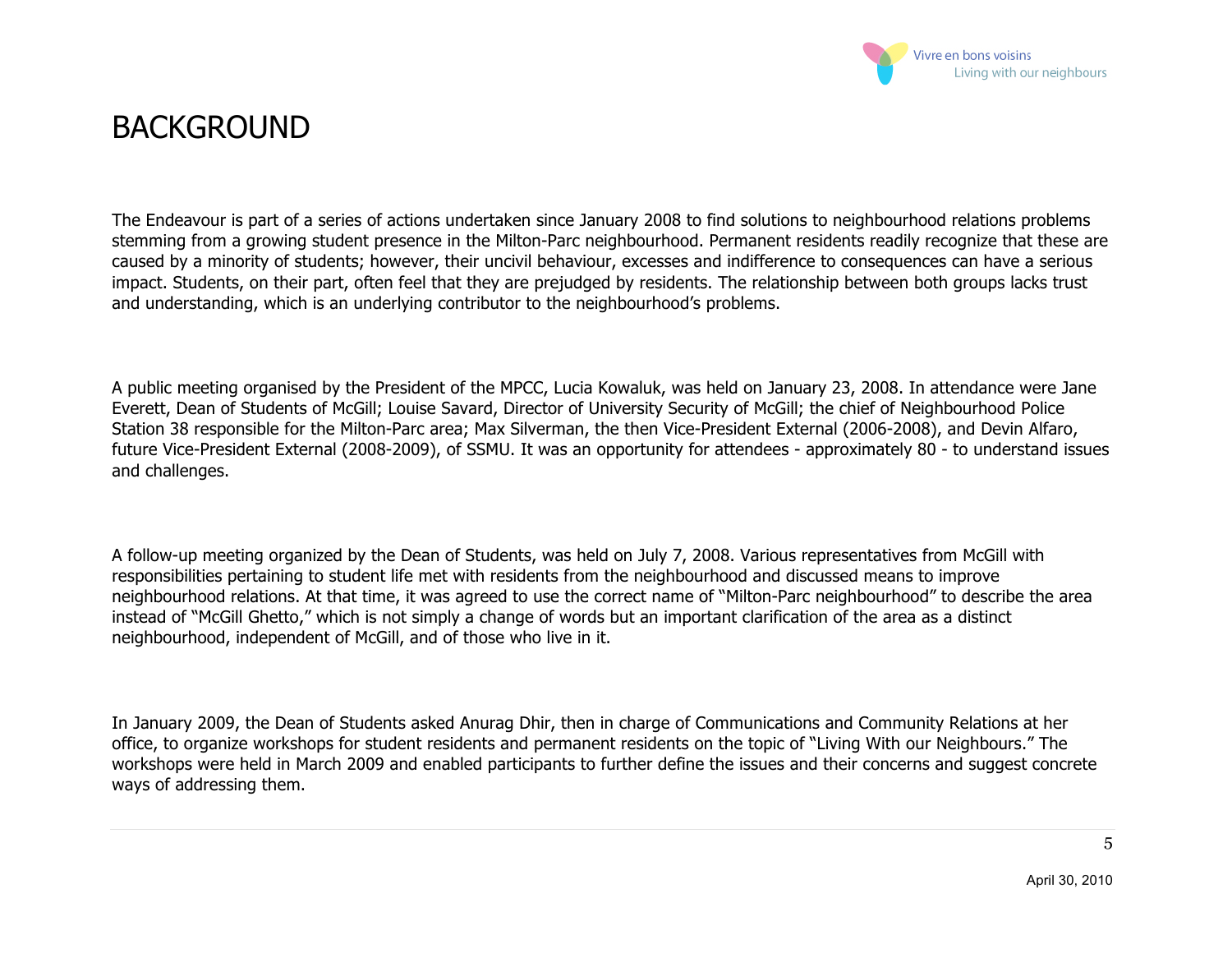

A further step to develop harmonious relations between McGill students and permanent residents was taken in the spring of 2009 when the SSMU, representing undergraduate McGill students on the downtown campus, launched an initiative to prepare a community-sensitive approach to the August arrival of students and the Frosh activities surrounding it. SSMU and the MPCC worked throughout the summer on this project.

In the wake of the orientation activities of 2009, an analysis was made of the impact of Frosh activities vis-à-vis the Milton-Parc neighbourhood. It was concluded that an action plan was needed, not only in the short term, to solve specific problems and to plan the back-to-school activities of 2010, but also in the medium term, to help create harmonious and respectful relations between Milton-Parc residents and McGill students.

In Mid-November, the first draft of the Endeavour was presented to the three parties: SSMU, Dean of Students and MPCC. The framework and the implementation process suggested in this document received a solid approval in principle from each party.

From December 2009 through March 2010, consultations (see Appendix 3) were held with different stakeholders (faculty undergraduate associations, student groups, McGill administrators, and members of MPCC). The Endeavour received the support and endorsement of all. A public information meeting for Milton-Parc residents was held on March 16, 2010 and the Endeavour received unanimous approval.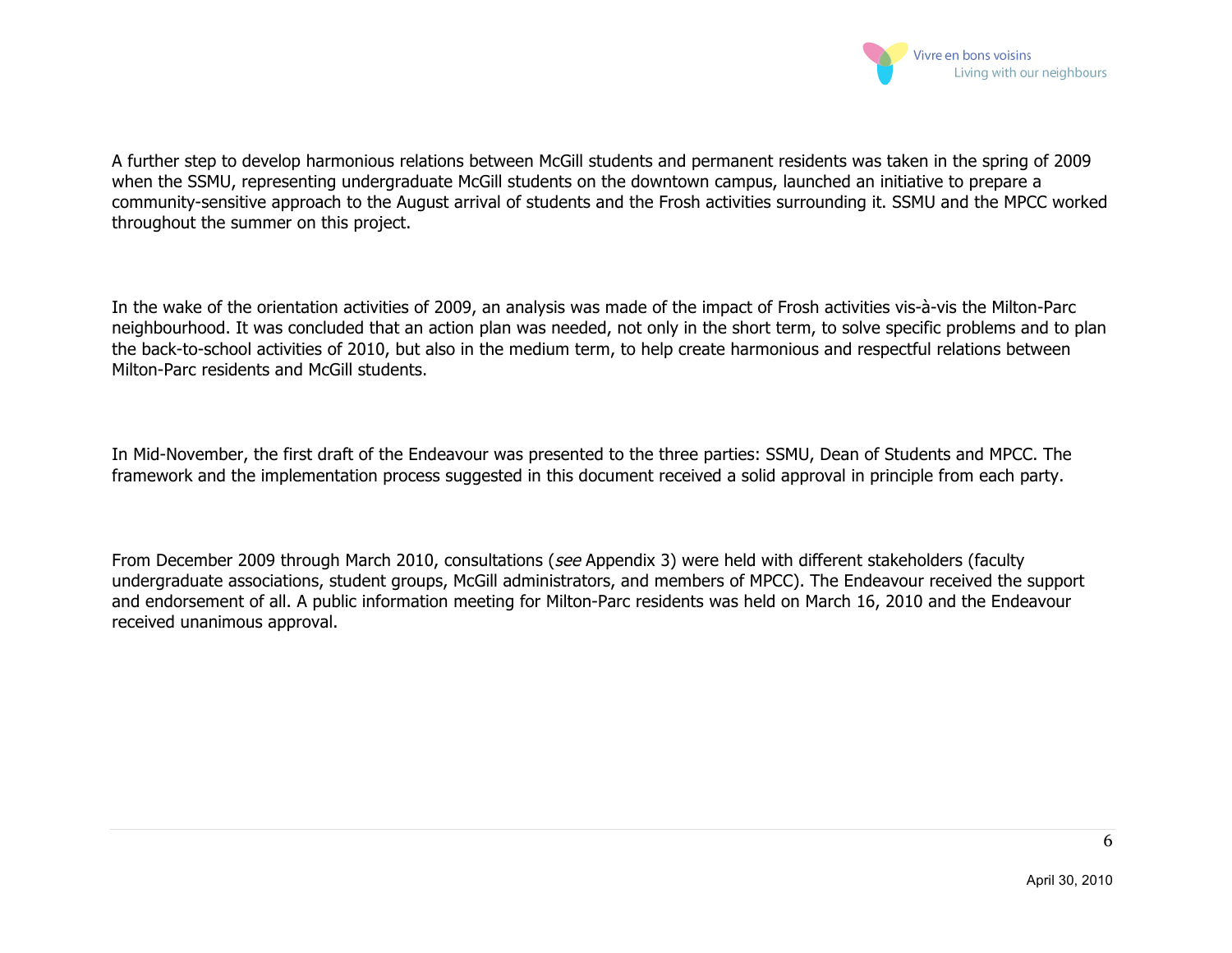

### THE MILTON-PARC NEIGHBOURHOOD

#### DID YOU KNOW?

 $\overline{a}$ 

- Milton-Parc is a residential<sup>1</sup> neighbourhood delineated by University Street, Avenue des Pins, Boulevard St. Laurent and Sherbrooke Street.
- Milton-Parc is one of the oldest neighbourhoods in Montreal. The first residential use dates back to 1783 and it became a full-fledged neighbourhood in the second half of the 19<sup>th</sup> century. Milton Parc, adjacent to the historic and natural district of Mount Royal, is also a heritage area. At the heart of Milton-Parc stands the largest cooperative housing project in Canada.
- Milton-Parc is located next to McGill University, which operates buildings within the neighbourhood. Founded in 1821, "McGill College" first held classes in 1829, in the former country house of James McGill. Students have lived in Milton Parc for a long time, not only in McGill Residences – e.g., Royal Victoria College dates back to 1899 and Douglas Hall to 1936 – but also as short-term tenants.

<sup>1</sup> Definition: "Residential Sector" is an area principally dedicated to residential use, however containing mixed use areas, namely commercial and housing streets. Components include: dwellings, businesses, collective facilities or institutions. (Translated from French.)

Source : Plan d'urbanisme de la Ville de Montréal, 2004, Chapitre II, Arrondissement Le Plateau Mont-Royal, Affectation du sol, under "Secteur résidentiel" (French only) ; *see also*, color-coded plan of the distribution of components: http://ville.montreal.qc.ca/pls/portal/docs/page/plan\_urbanisme\_fr/media/documents/050621\_affectation\_11.pdf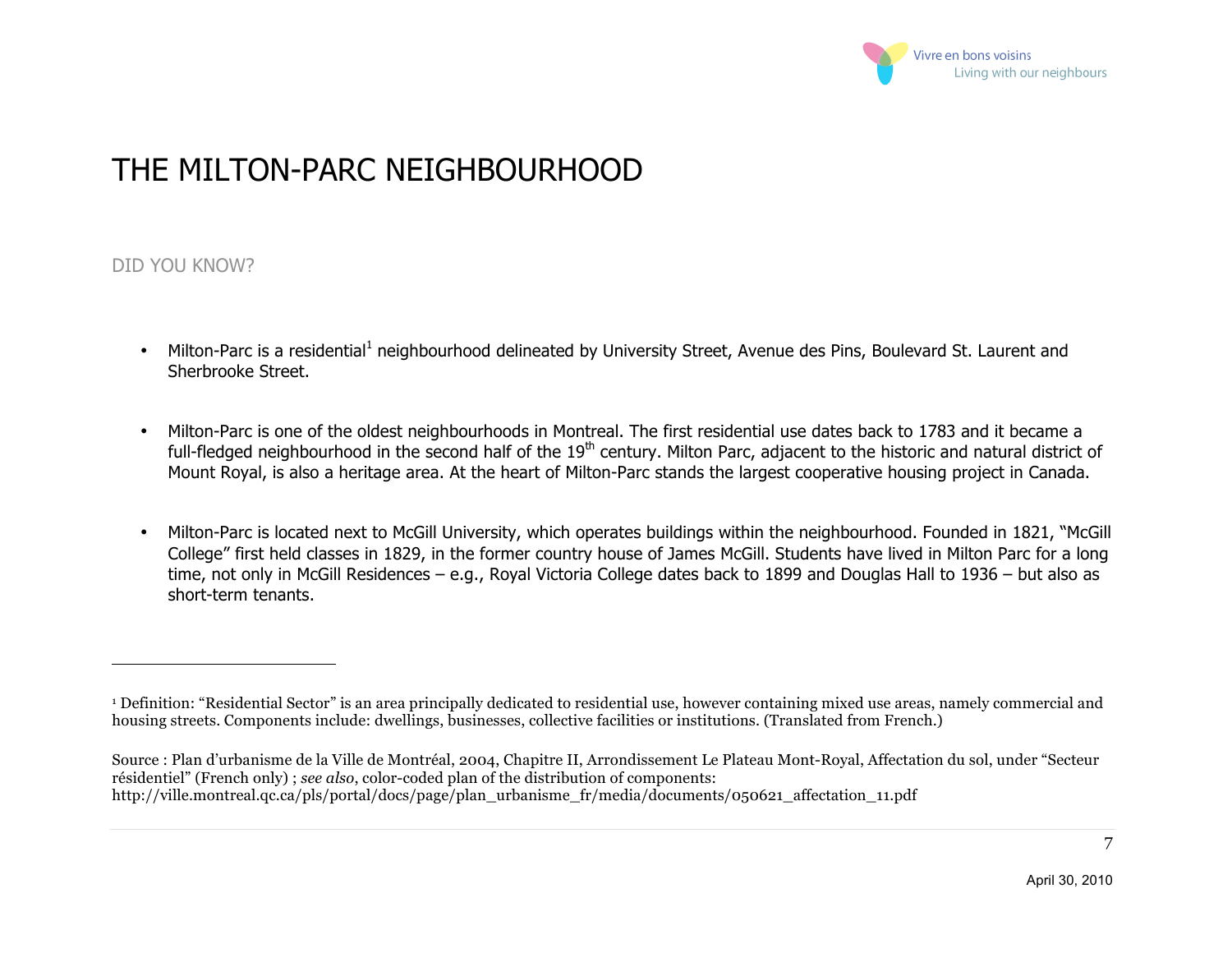

- The significant influx of students in the neighbourhood is a recent phenomenon, and has accelerated over the last decade.
- Permanent residents of the neighbourhood are homeowners, members of housing cooperatives or long-term tenants. In the 1970s, they fought against the construction of high-rises to preserve their century-old houses, their quiet streets and the inclusive character of their neighbourhood. They also fought to maintain their green spaces and, in the early years of the  $21<sup>st</sup>$  century, were active to ensure their concerns relating to the construction of a new Pine/Parc intersection were met.
- With a population of 11,150 residents<sup>2</sup> Milton-Parc has the highest population density in Montreal. According to statistics provided by McGill, some 1,500 students live in residences in Milton-Parc and approximately another 1,000 live in residences nearby. Although exact statistics have proven hard to come by, all available sources indicate that permanent residents constitute a solid majority of the population in Milton-Parc.<sup>3</sup>

 $\overline{a}$ 

<sup>2</sup> Source: Urban Ecology Centre, "Summary - Imagine Milton-Parc: A Neighbourhood Sustainability Plan, 2007, p. 11.

<sup>3</sup> Data provided by the Registrar's Office of McGill, during the winter of 2010, state that 3,402 registered students live in the H2X postal code area. The H2X postal code area includes the vast majority of Milton-Parc and extends beyond the borders of the neighbourhood as far as St. Catherine and DeBullion streets.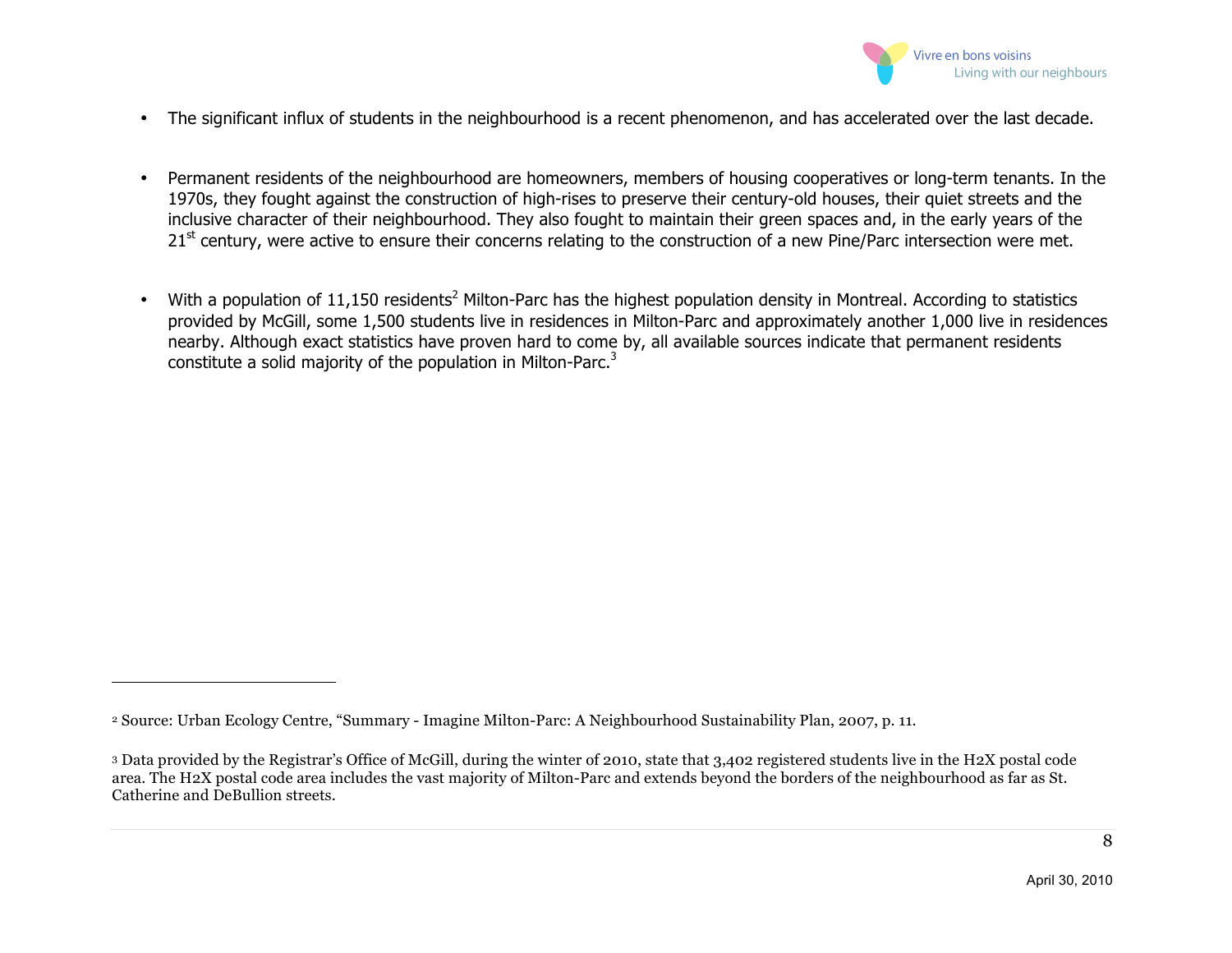

### OVERALL GOAL

Live as good neighbours by developing harmonious and respectful relations between permanent Milton-Parc residents and McGill students, in other words, effect a change in culture and attitude.



#### TO THAT END

#### **METHODS**

- 1. Develop and maintain relations among the representative organizations of permanent residents, of the student community and of McGill University.
- 2. Throughout the academic year, implement various activities and programs to improve relations between permanent residents and students, specifically to prevent and solve problems and to bring them together.
- 3. Develop and adopt a set of messages and statements from each stakeholder to the others.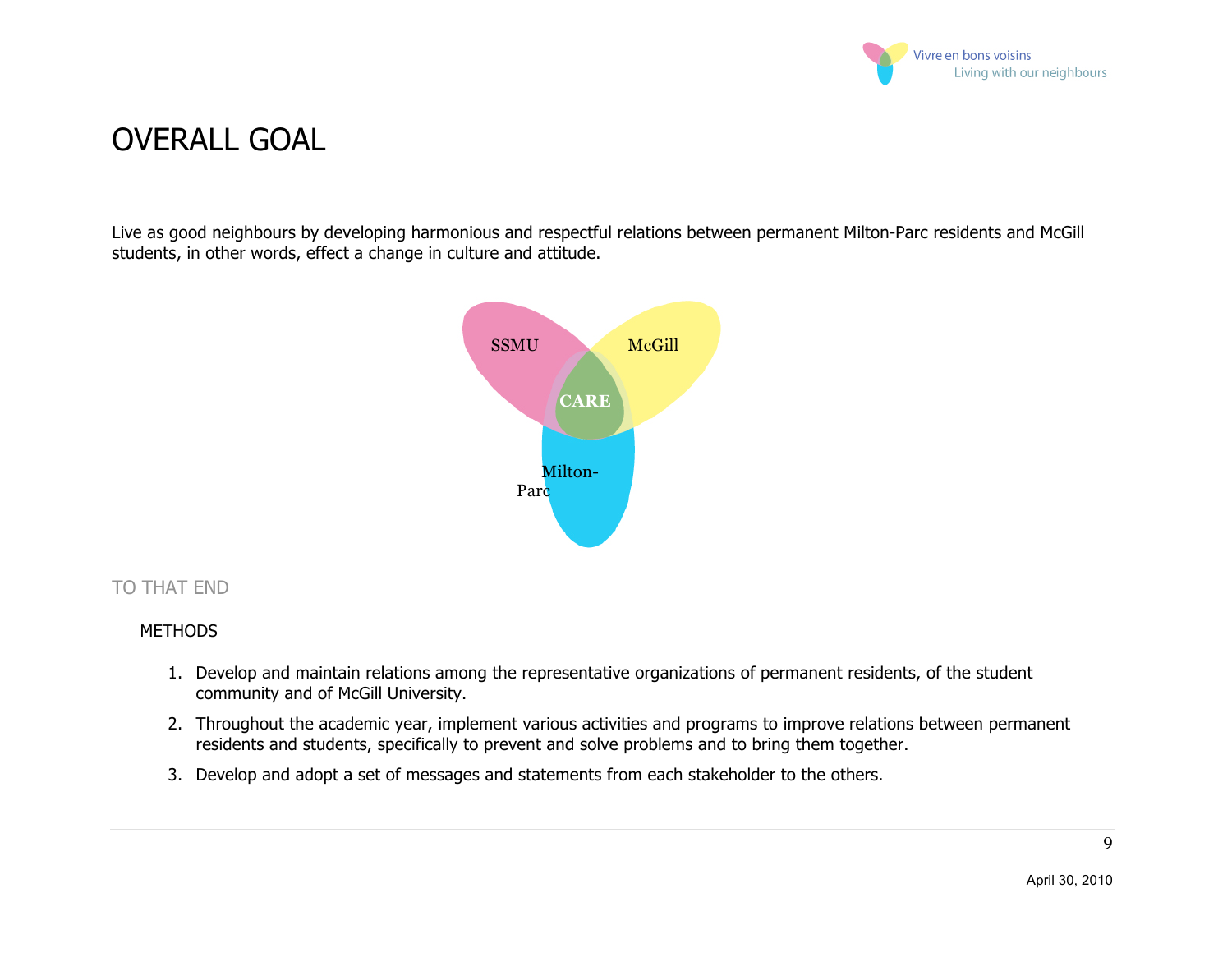

### CHALLENGES

- To reach the stakeholders forming the targeted audiences and to obtain their involvement.
	- $\circ$  The student population is transient over a 3- to 5-year cycle and student representatives change annually.
	- o The permanent resident population is diverse and decentralized and can be hard to reach.
- Through the different methods used, ensure the sustainability of the Endeavour.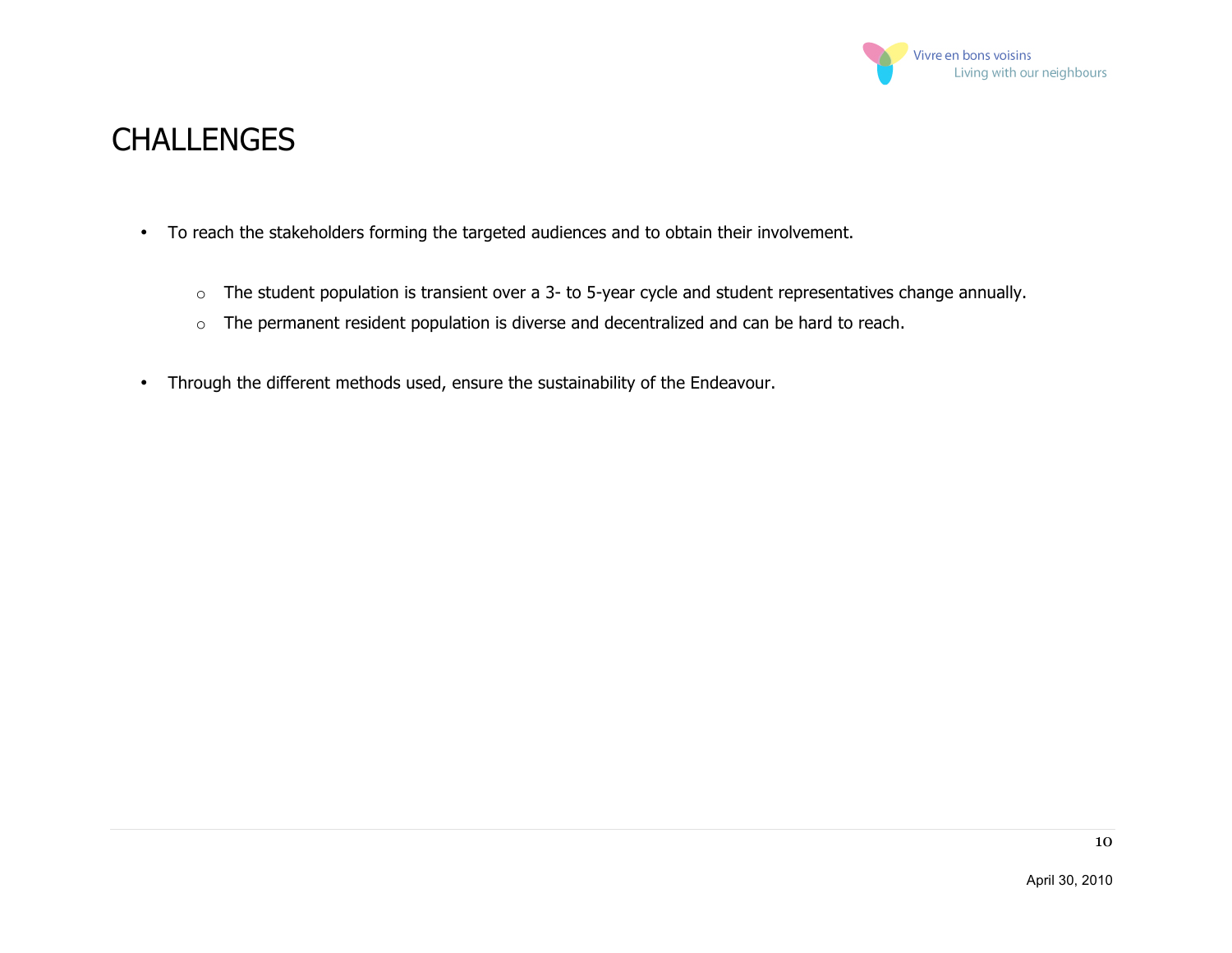

### METHOD 1 – CALENDAR OF STAKEHOLDER MEETINGS

Develop and maintain relations among the representative organizations of permanent residents, of the student community and of McGill University.

The goal of Method 1 is to achieve systematic and consistent communication among the stakeholders: SSMU, the MPCC and McGill University. We look to regularize this communication in order to plan, to follow up and to create new means to work on common issues and projects collaboratively. Because of the timing of elections in the various student associations, the annual planning for the Endeavour begins in May, when the newly elected executives begin their mandates.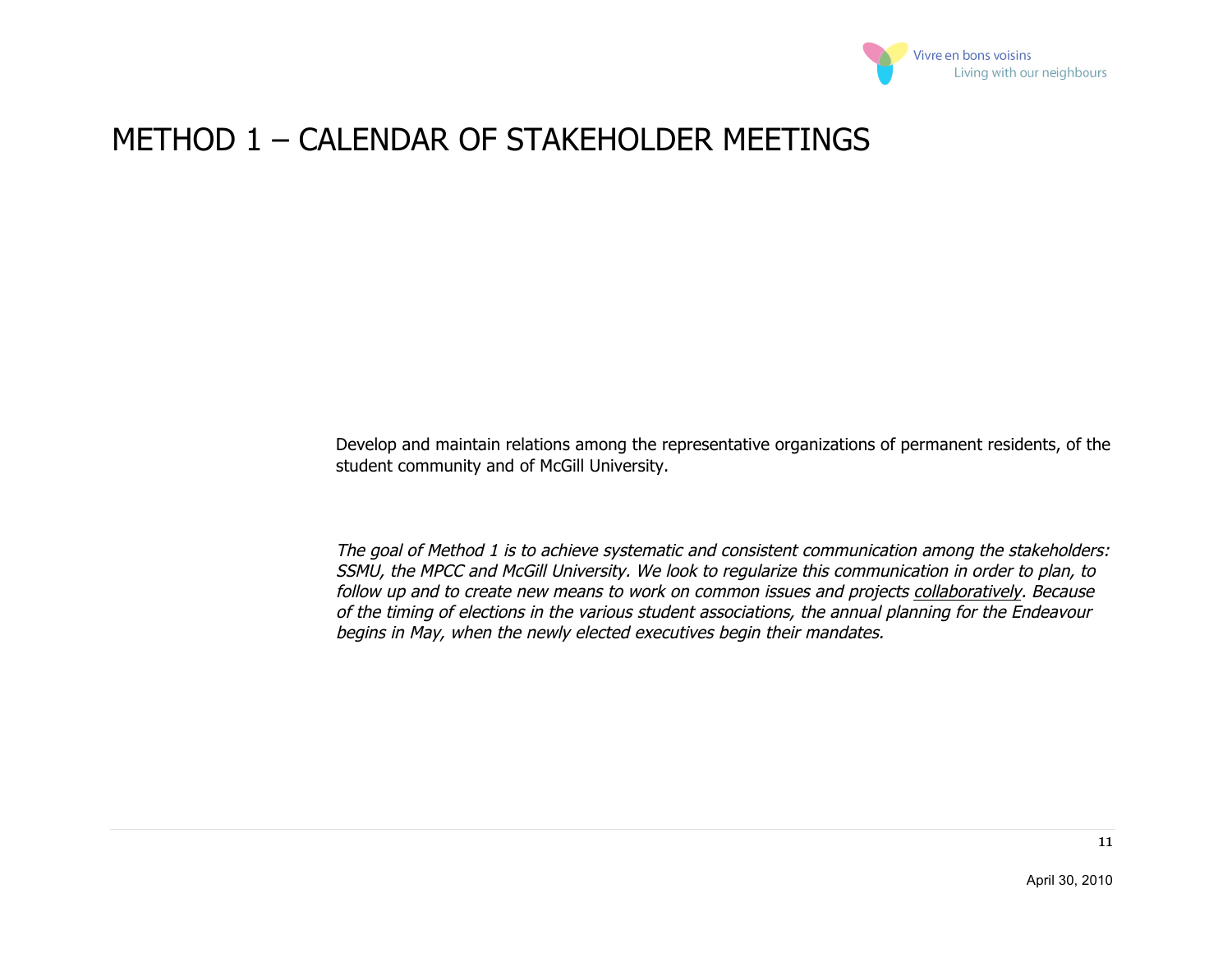

# METHOD 1 - CALENDAR OF STAKEHOLDER MEETINGS

| <b>ACTIVITY</b>                                                                        | <b>RESPONSIBILITY</b>                                                     | <b>TIMETABLE</b>                     |  |
|----------------------------------------------------------------------------------------|---------------------------------------------------------------------------|--------------------------------------|--|
| Introduce new SSMU executive to the MPCC -<br>particularly the VP External             | <b>SSMU VP External</b><br><b>MPCC Representative</b>                     | April to June; annually              |  |
| Tripartite meetings                                                                    | Dean of Students<br><b>SSMU VP External</b><br><b>MPCC Representative</b> | Twice a year: Early June and October |  |
| Frosh planning                                                                         | Refer to Frosh Calendar of Stakeholder Meetings on p.13                   |                                      |  |
| Annual review; updating of the CARE, as needed<br>(see Appendix 4)                     | <b>SSMU VP External</b><br><b>MPCC Representative</b><br>Dean of Students | May; annually                        |  |
| Regular meetings between VP External & MPCC<br>Representative                          | <b>SSMU VP External</b><br><b>MPCC Representative</b>                     | Monthly                              |  |
| <b>SSMU-Faculty Community affairs Roundtable</b>                                       | <b>SSMU VP External</b>                                                   | Once a semester                      |  |
| Meeting with Inter-Residence Council                                                   | <b>SSMU VP External</b><br><b>MPCC Representative</b>                     | End of September or early October    |  |
| CARE Transition Meeting with SSMU execs, Faculty<br>execs and other interested parties | Dean of Students<br><b>SSMU VP External</b><br><b>MPCC Representative</b> | April or May; annually               |  |

Note: The Milton Parc Citizens Committee holds meetings at will. Public information meetings on the Endeavour should be held for residents during the year with SSMU and McGill representatives in attendance.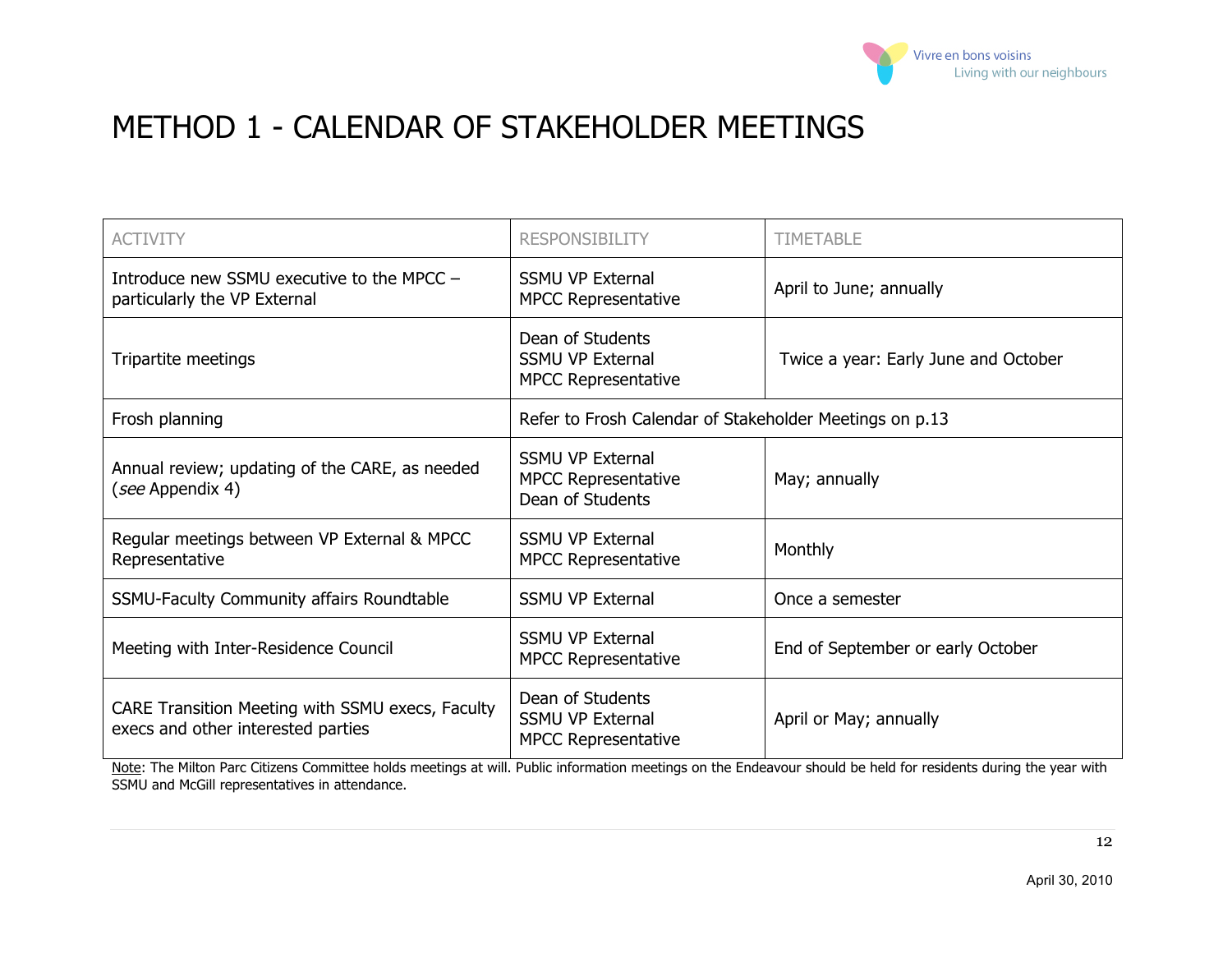

# METHOD 1 - CALENDAR OF STAKEHOLDER MEETINGS - FROSH

| <b>ACTIVITY</b>                                                                                                                                                                                                                                                                                                                                     | <b>RESPONSIBILITY</b>                                                | <b>TIMETABLE</b>           |
|-----------------------------------------------------------------------------------------------------------------------------------------------------------------------------------------------------------------------------------------------------------------------------------------------------------------------------------------------------|----------------------------------------------------------------------|----------------------------|
| Meeting of Frosh Organizers/Coordinators<br>with Community reps<br>Goals of the meeting:<br>1) Have attendees at meeting set up<br>a priority list for community<br>sensitive Frosh planning to be<br>reviewed and followed up on<br>throughout the summer<br>Look to incorporate inclusive<br>2)<br>community related events into<br>Frosh program | <b>SSMU VP External &amp; Internal</b><br><b>MPCC Representative</b> | May or June; annually      |
| Milton-Parc Community information for<br>Frosh leader training                                                                                                                                                                                                                                                                                      | <b>SSMU VP External &amp; Internal</b><br><b>MPCC Representative</b> | Due early August; annually |
| Distribute Frosh Events Calendar to the<br><b>Milton-Parc Community</b>                                                                                                                                                                                                                                                                             | <b>SSMU VP External &amp; Internal</b><br><b>MPCC Representative</b> | Early August; annually     |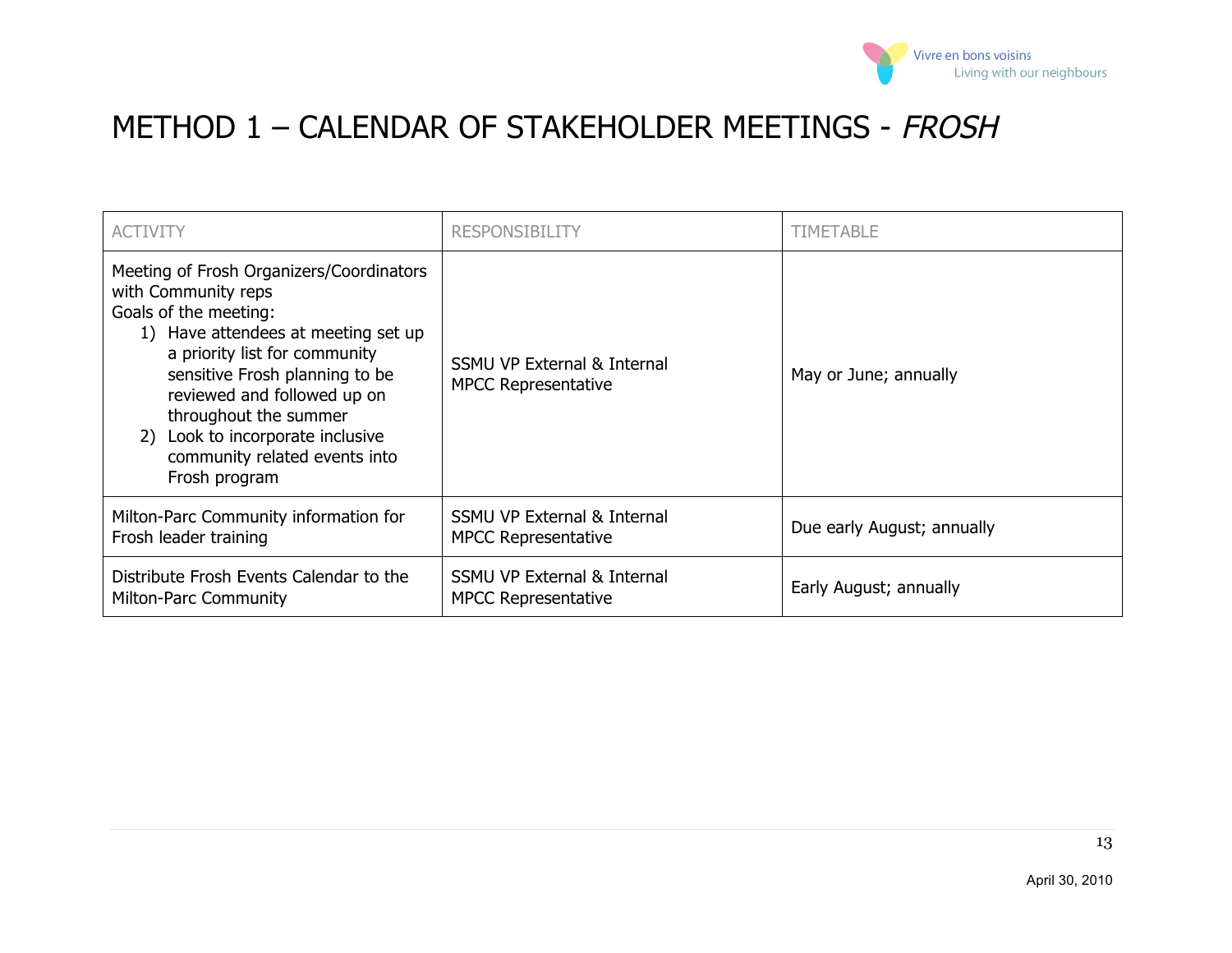

# METHOD 2 - ANNUAL PROGRAM CALENDAR AND LIST OF OPTIONAL ACTIVITIES

Throughout the academic year, implement various activities and programs to improve relations between permanent residents and students, specifically to prevent and solve problems and to bring them together.

Our goals with Method 2 are to provide settings and events that offer students and permanent residents the opportunity to interact and meet each other. These activities, whether held every year or occasionally, would serve to improve communications and a sense of community. The goal is also to develop and improve programs for events, such as Frosh, that seek to mitigate the disruptive effects of such events on the community.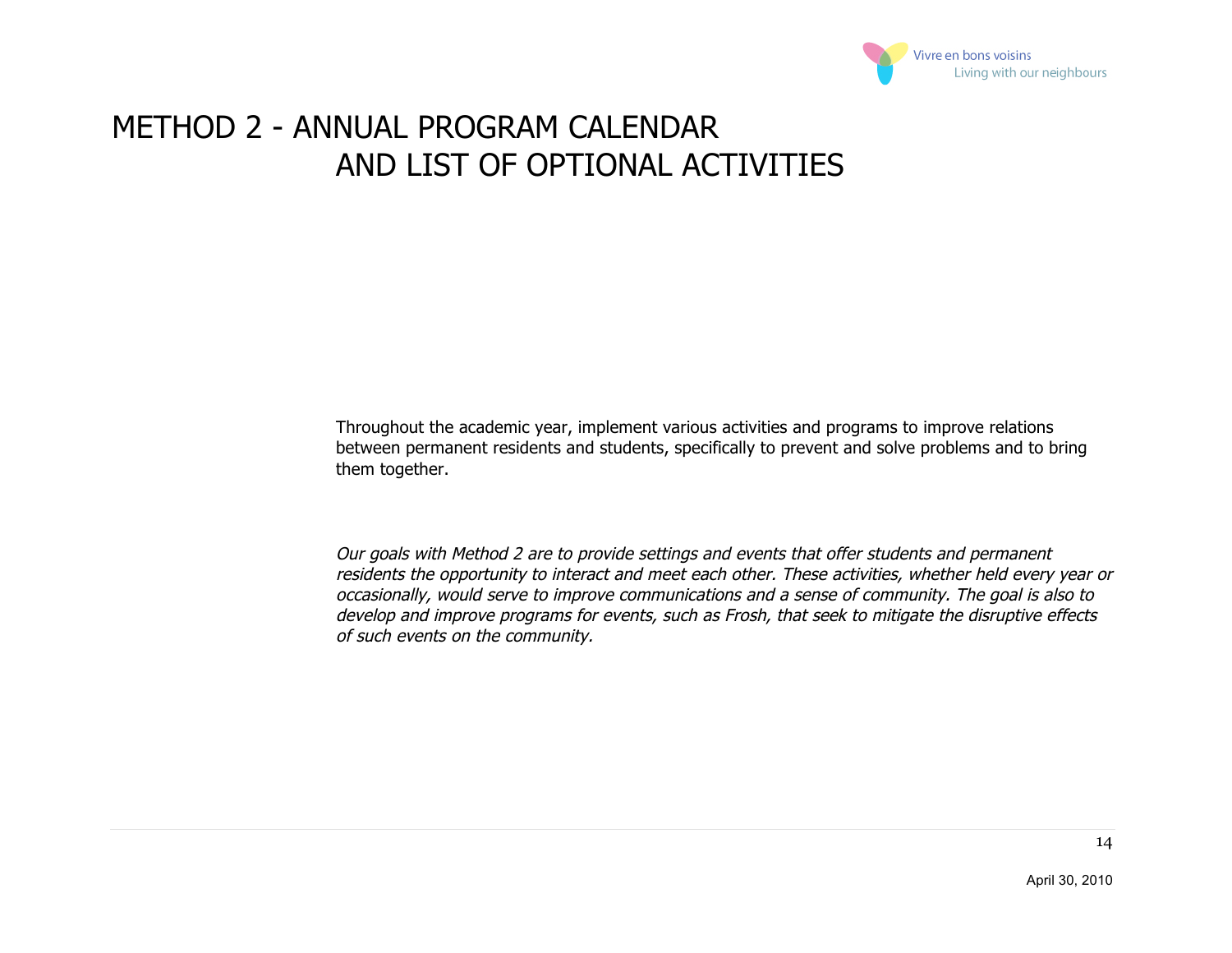

## METHOD 2 - ANNUAL PROGRAM CALENDAR

| <b>ACTIVITY</b>                                                                                                                                                                                                                                  | <b>RESPONSIBILITY</b>                                                       | TIMETABLE                       |
|--------------------------------------------------------------------------------------------------------------------------------------------------------------------------------------------------------------------------------------------------|-----------------------------------------------------------------------------|---------------------------------|
| Organize a Frosh Street Team: a team of students and<br>residents present in booths around Milton-Parc during the<br>evening activities to offer support, directions and reminders<br>of respect to Frosh participants (could involve Walksafe). | <b>SSMU VP Internal &amp; External</b><br><b>MPCC Representative</b>        | During Frosh week               |
| Tours of the neighbourhood, with specific groups of<br>students (i.e., students in residences, at ResFest and<br>Discover McGill events)                                                                                                         | <b>SSMU</b><br><b>MPCC Representative</b>                                   | August – September;<br>annually |
| Information on Milton-Parc for students leaving residences<br>to live in the neighbourhood                                                                                                                                                       | <b>MPCC Representative</b><br>Dean of Students (working with<br>Residences) | Last semester of school<br>year |
| Annual Street Fair - Table reserved for MPCC with info on<br>Milton-Parc                                                                                                                                                                         | <b>MPCC Representative</b><br><b>SSMU VP External</b>                       | End of August; annually         |
| Presentation of Milton-Parc to floor fellows during their<br>training                                                                                                                                                                            | Dean of Students<br><b>MPCC Representative</b>                              | Mid-August; annually            |
| Organize events/activities for residents and students during<br>the school year, i.e.<br>- Holiday Fair (December)<br>- Street Fest BBQ (September or April)                                                                                     | <b>SSMU VP External</b><br><b>MPCC Representative</b>                       | Minimum twice a year            |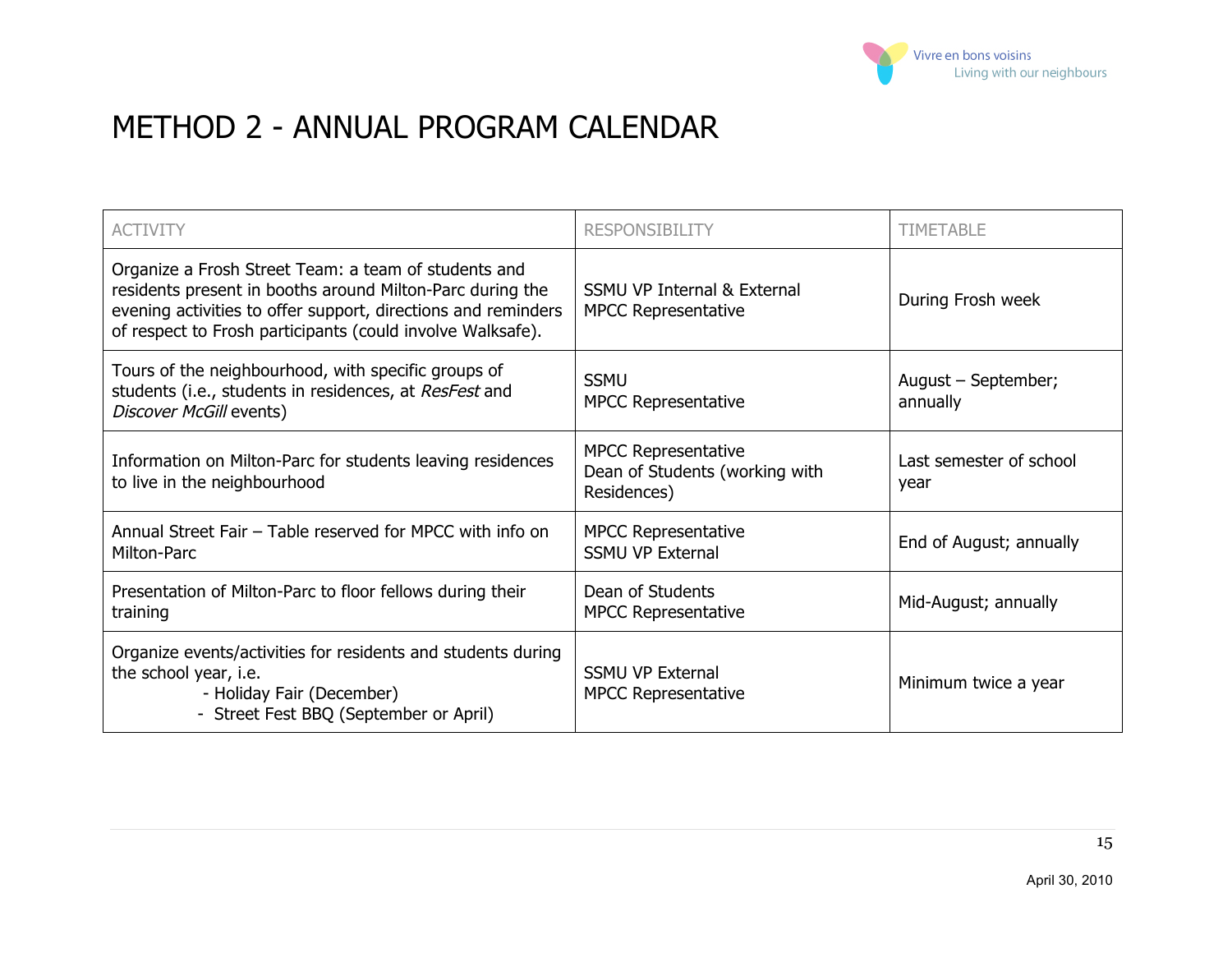

# METHOD 2 – LIST OF OPTIONAL ACTIVITIES

| <b>OPTIONAL</b><br><b>ACTIVITY/PROGRAM</b> | <b>DESCRIPTION</b>                                                                                                                                                                                                                                | <b>CONTACT</b>                                                                               |
|--------------------------------------------|---------------------------------------------------------------------------------------------------------------------------------------------------------------------------------------------------------------------------------------------------|----------------------------------------------------------------------------------------------|
| Café Conversations                         | An invitation to residents and students to meet and discuss ideas in a<br>central community location. The model was executed in Winter 2010 by<br>Anurag Dhir and the SSMU VP External.                                                           | <b>SSMU VP External</b><br>Anurag Dhir, Coordinator, First<br><b>Year Transition Network</b> |
| Holiday Fair                               | An open air fair with crafts, music, food etc., to be held somewhere<br>central in Milton-Parc. Ideally participants, vendors and patrons alike,<br>would be both students and Milton-Parc residents. The model was<br>executed in December 2009. | <b>SSMU VP External</b>                                                                      |
| Home for the holidays<br>program           | An idea from Student Services of McGill, Students who can't return<br>home for various holidays could be invited to the homes of permanent<br>Milton-Parc Residents.                                                                              | McGill Student Services - Jana<br>Luker, Executive Director                                  |
| Volunteering in the<br>neighbourhood       | 1. Support for volunteer organizations in Milton-Parc (i.e., Yellow Door).<br>2. Neighbourly good Samaritan service programs: i.e. snow removal<br>and running errands for the elderly, etc.                                                      | 1. Various<br>2. Proposed by AUS VP Events<br>$09-10.$                                       |
| Furniture<br>exchange/Garage sale          | Open-air garage sale at the end of the academic year to provide a<br>venue for students changing living quarters or moving out to sell their<br>goods side-by-side with permanent residents.                                                      | <b>SSMU VP Internal &amp; External</b>                                                       |
| <b>Block party</b>                         | An opportunity for permanent residents and students to become better<br>acquainted in an alcohol-free environment.                                                                                                                                | <b>SSMU VP Internal &amp; External</b><br><b>MPCC</b>                                        |
| Sports Day for Milton<br>Parc residents    | Idea proposed by the director of Athletics: An invitation to Milton Parc<br>residents, students and non-students alike, to a "Sports Day."                                                                                                        | Athletics and Recreation - Drew<br>Love, Director                                            |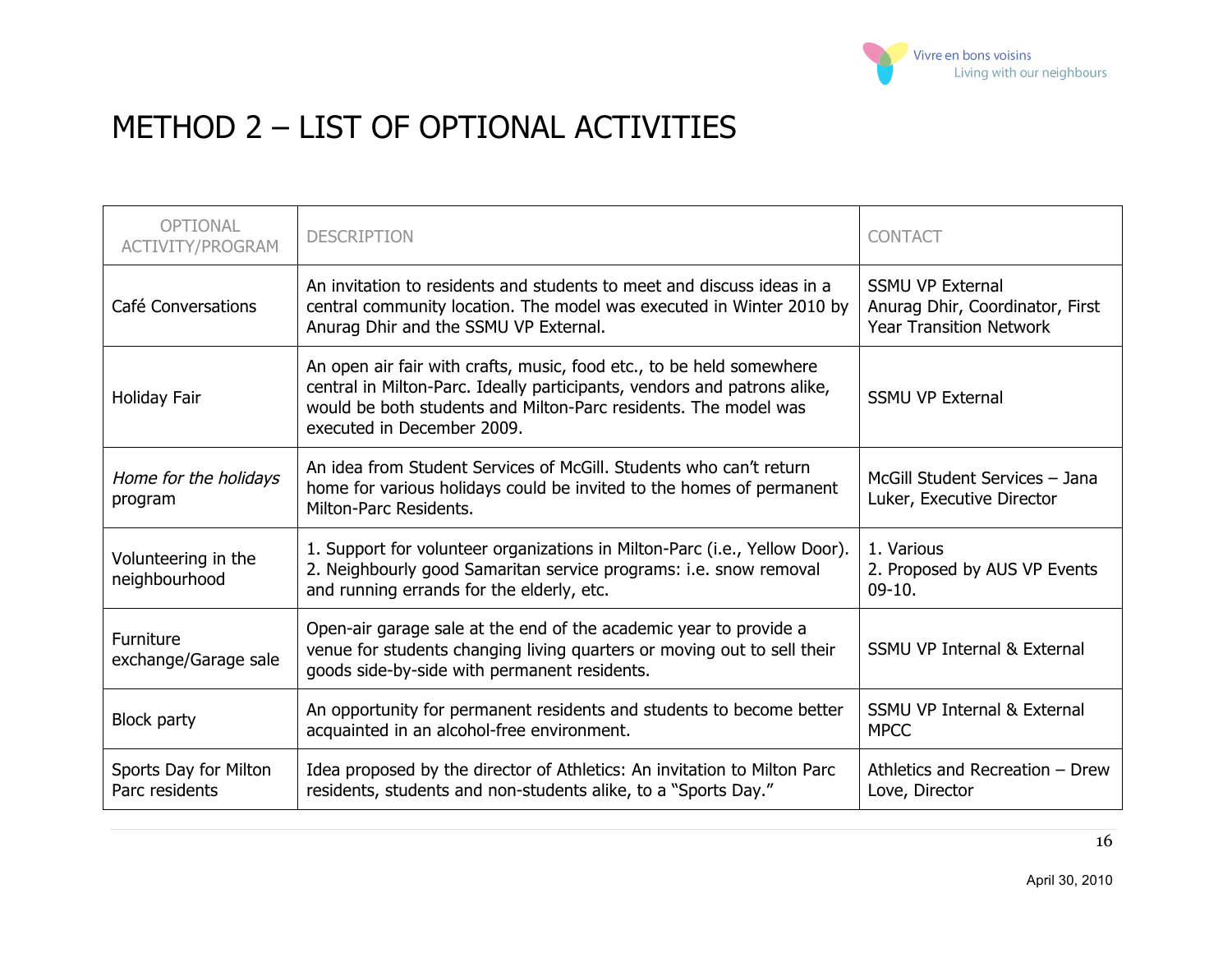

| <b>OPTIONAL</b><br>ACTIVITY/PROGRAM | <b>DESCRIPTION</b>                                                                                                                                                                                                                                                                                                 | <b>CONTACT</b>                                                          |
|-------------------------------------|--------------------------------------------------------------------------------------------------------------------------------------------------------------------------------------------------------------------------------------------------------------------------------------------------------------------|-------------------------------------------------------------------------|
|                                     | Free admission to a Martlets hockey game (Canadian Inter-University<br>Sports playoff.) Date to be determined.<br>Or a pre-game gathering at another sporting event.<br>All residents would have an opportunity to mingle, have fun and get<br>better acquainted with a varsity sport. All family members welcome. |                                                                         |
| Musical events                      | Organized by Milton Parc, an invitation to young musicians from the<br>Schulich School of Music to perform in the neighbourhood.                                                                                                                                                                                   | SSMU, Music Undergraduate<br>Student Association (MUSA),<br><b>MPCC</b> |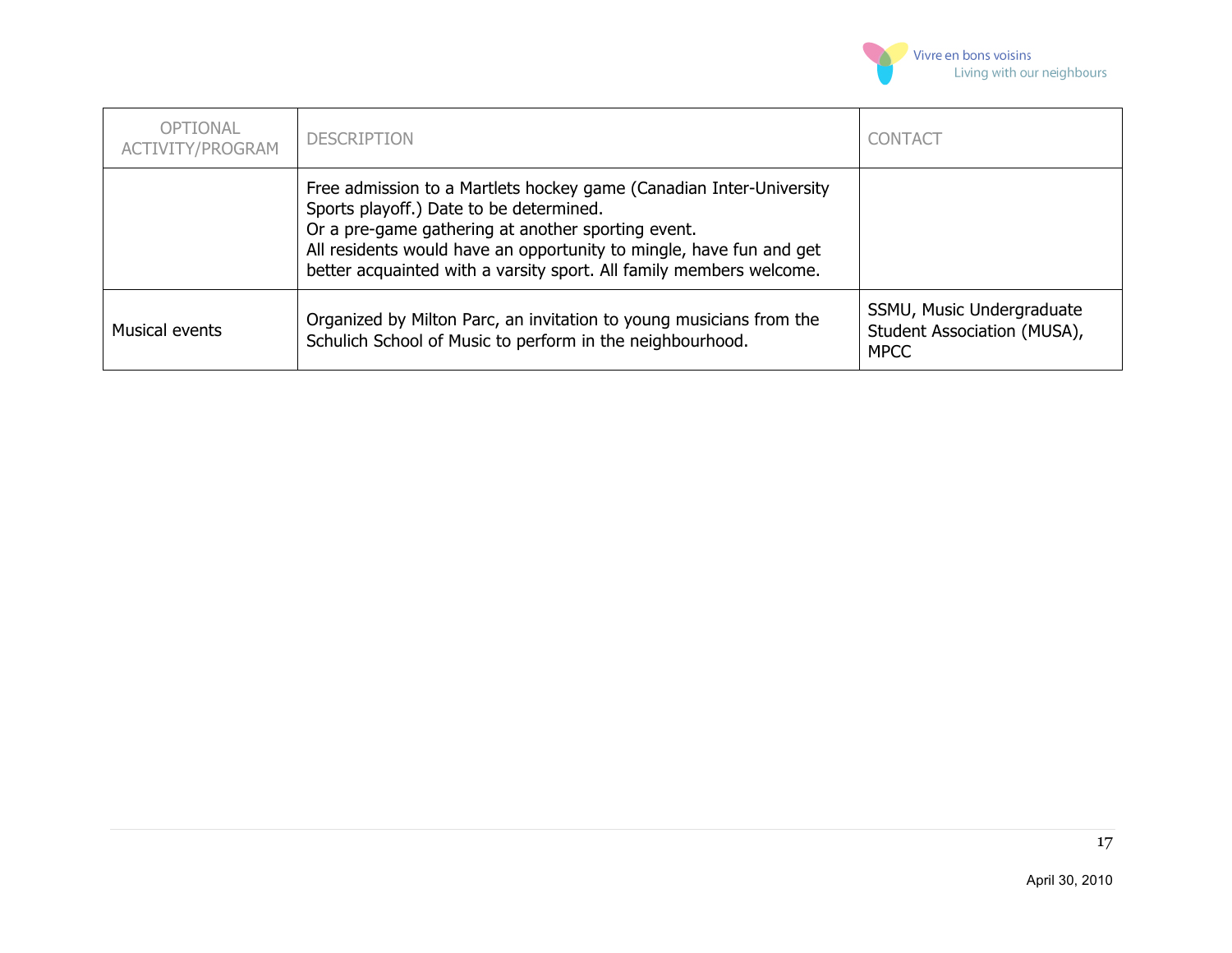

### METHOD 3 – STAKEHOLDER MESSAGES

Develop and adopt a set of messages and statements from each stakeholder to the others.

The purpose of the messages and statements in Method 3 is to clearly articulate the views and expectations of each stakeholder vis-à-vis the others. The messages clarify each stakeholder's perspective of the relations between students and permanent residents and provide a starting point for dialogue. It is intended that these messages be tools for guiding the pursuits of the Endeavour, more specifically, achieving the overall goal of "developing harmonious and respectful relations between long-term Milton-Parc residents and the McGill students."

These messages and statements are a resource to be used by all. They will be updated when needed by the stakeholders, in consultation with their respective constituencies, at a meeting held annually (May or June) by the VP External, the MPCC Representative and the Dean of Students.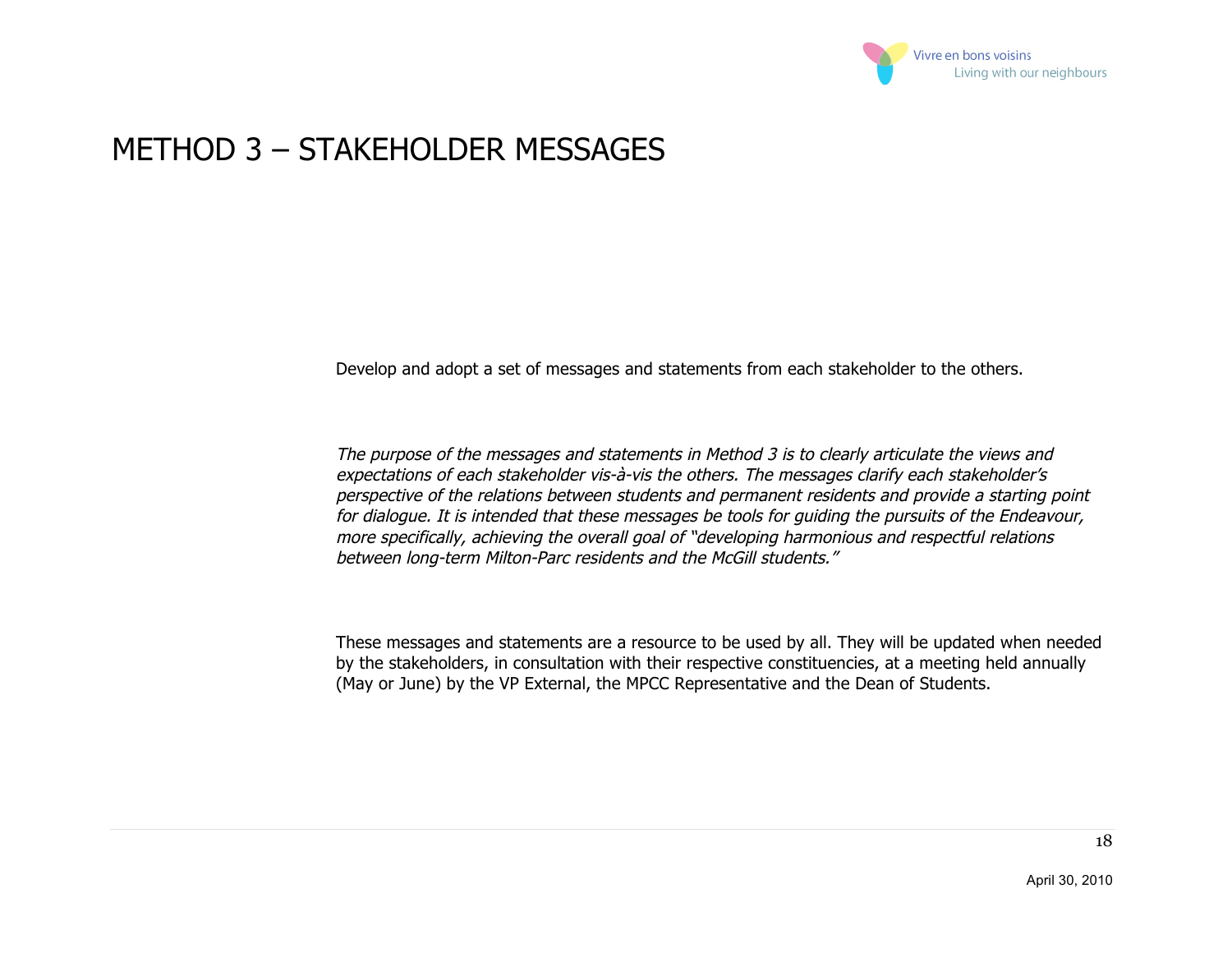

## METHOD 3 - CALENDAR

| <b>ACTIVITY</b>                                                                  | <b>RESPONSIBILITY</b>                                                     | <b>TIMETABLE</b>       |
|----------------------------------------------------------------------------------|---------------------------------------------------------------------------|------------------------|
| Review/Update (if necessary) - Collective messages                               | <b>SSMU VP External</b><br><b>MPCC Representative</b><br>Dean of Students | $May - June; annually$ |
| Review/update (if necessary) - Messages from MPCC to the other<br>stakeholders   | <b>MPCC Representative</b>                                                | $May - June; annually$ |
| Review/Update (if necessary) - Messages from SSMU to the other<br>stakeholders   | <b>SSMU VP External</b>                                                   | $May - June; annually$ |
| Review/Update (if necessary) - Messages from McGill to the other<br>stakeholders | Dean of Students                                                          | $May - June; annually$ |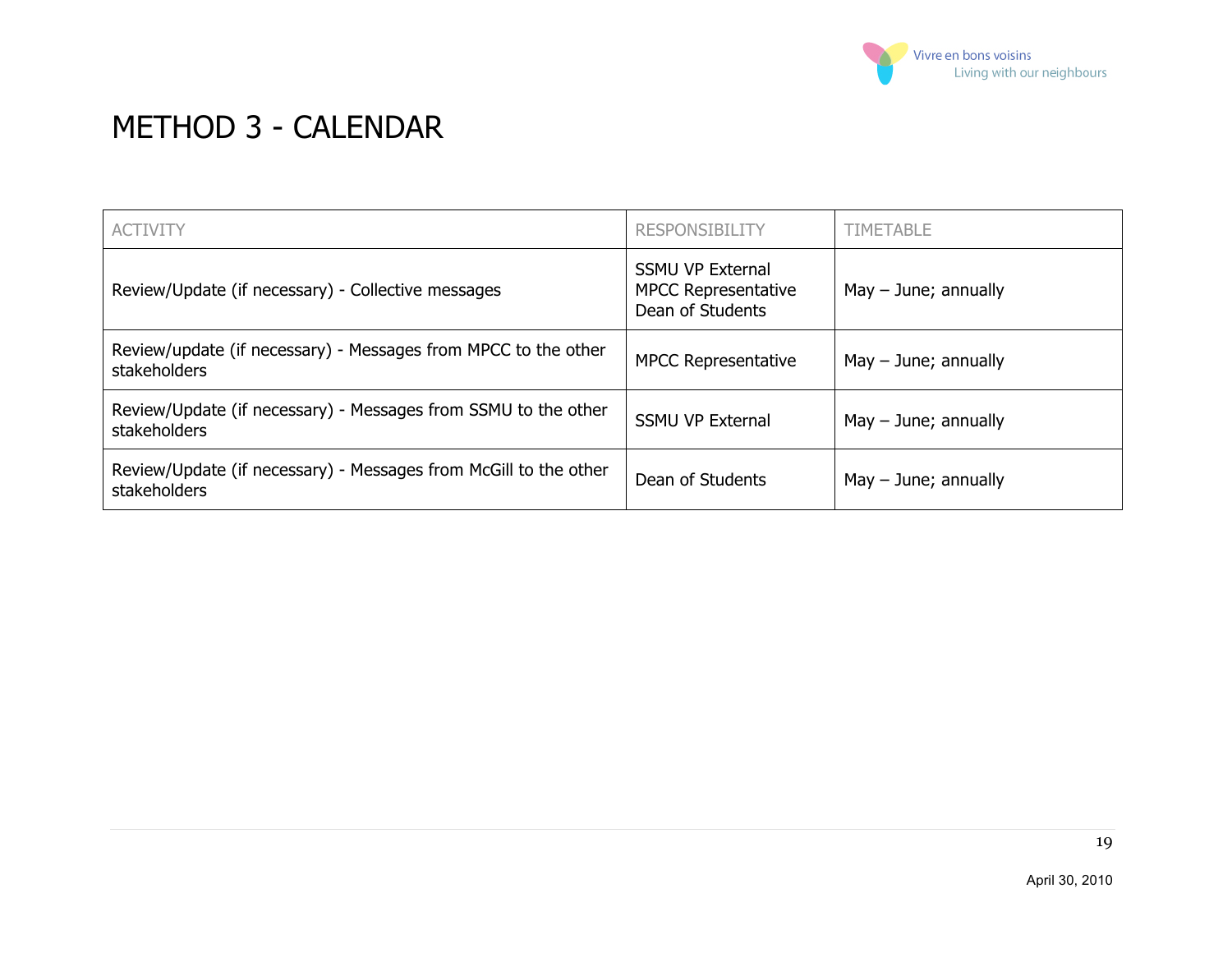

### **MESSAGES**

#### COLLECTIVE

- Milton-Parc is a residential<sup>4</sup> neighbourhood of Montreal adjacent to McGill and enjoys a good quality of life: stable environment, greens spaces close by and all necessary services easily accessible. It is important to maintain this quality of life for the benefit of all who live in the neighbourhood.
- Students living in Milton-Parc also benefit from this quality of life. They are the neighbours of permanent residents in the neighbourhood and each group benefits from the others' actions to maintain it.
- Normal courteous and civil behaviour between neighbours should therefore be the norm. Uncivil behaviour is not acceptable, specifically when excessive alcohol and noise are involved.
- The MPCC, the SSMU and McGill University are launching a project to improve relations among the three groups in Milton-Parc. We are working together to improve the situation and we invite stakeholders to participate actively in this initiative.
- As stakeholders, we strongly encourage all our members to use the correct designation of "Milton-Parc" to describe the neighbourhood.

4 Supra, footnote, p. 7.

 $\overline{a}$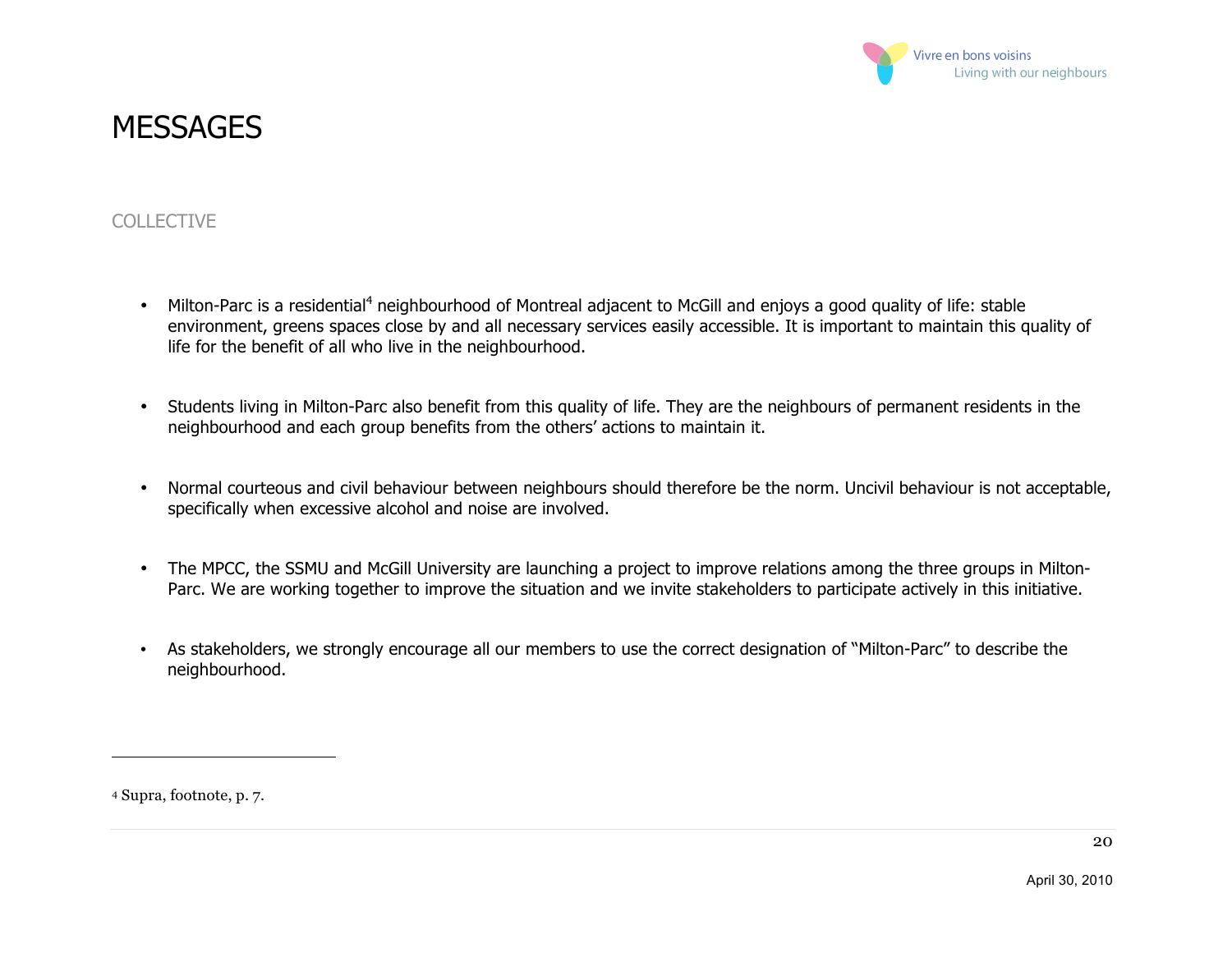

#### **From Milton-Parc Residents**

#### To students

- Welcome to our neighbourhood. We wish to live as good neighbours with you.
- This is the Milton-Parc neighbourhood and not the "McGill Ghetto". Our neighbourhood is adjacent to McGill University but is not part of it. We are neighbours.
- Understandably, we want to preserve what we value in our community: quality of relationships, quality of life, and security. Over the years, we have actively defended our neighbourhood, a heritage area, from demolition and acted to preserve its value. Our neighbourhood is dear to us. Most notably, we continue to fight to prevent the loss of green spaces and for the development of those we have.
- We understand that alcohol is served at gatherings, parties and various activities and thus becomes a part of the university experience. However, we ask that you remain aware of the impact that excessive drinking can have on residents. We ask that you take ownership of the problem. We ask that you be responsible.
- The same applies to excessive noise at all hours. We ask that you take ownership of the problem. We ask that you be responsible.
- If there is uncivil behaviour, there will be a reaction and we ask that you acknowledge that.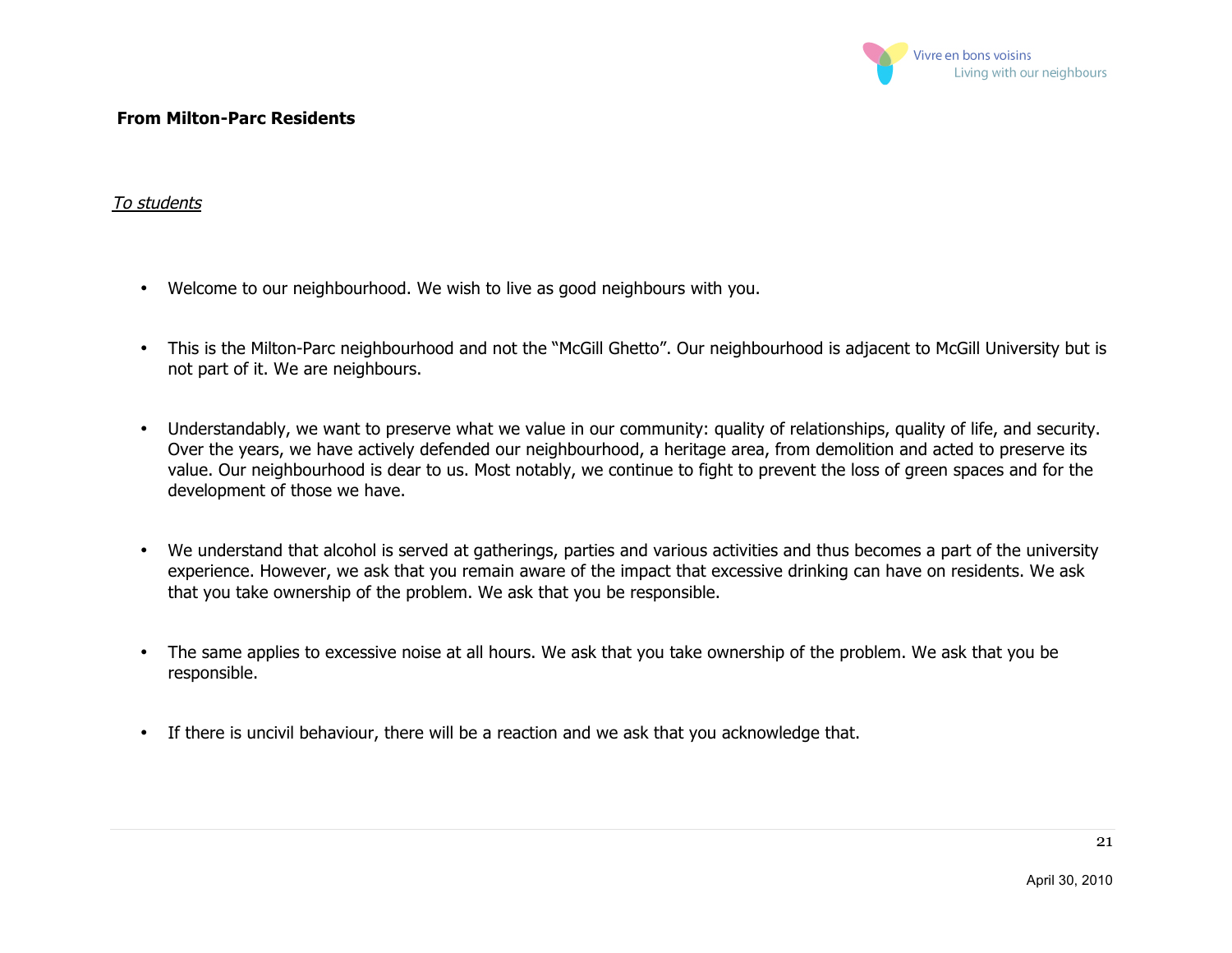

- You have a stake in harmonious and respectful relations as you live in Milton-Parc or spend a lot of time in the neighbourhood. Your gatherings, parties, etc. will be more successful if you do not end up disturbing your neighbours, i.e. if you act responsibly. Some suggestions:
	- let your neighbours know if you are planning a gathering;
	- keep the noise reasonable, even when outside, on the streets of the neighbourhood;
	- check alcohol consumption;
	- if neighbours are disturbed, make amends; this will show good faith and will have a positive impact on your relations.
- This is a tripartite project and we look forward to working together with the SSMU in the implementation of the Endeavour. We consider SSMU to be a full partner in the Endeavour.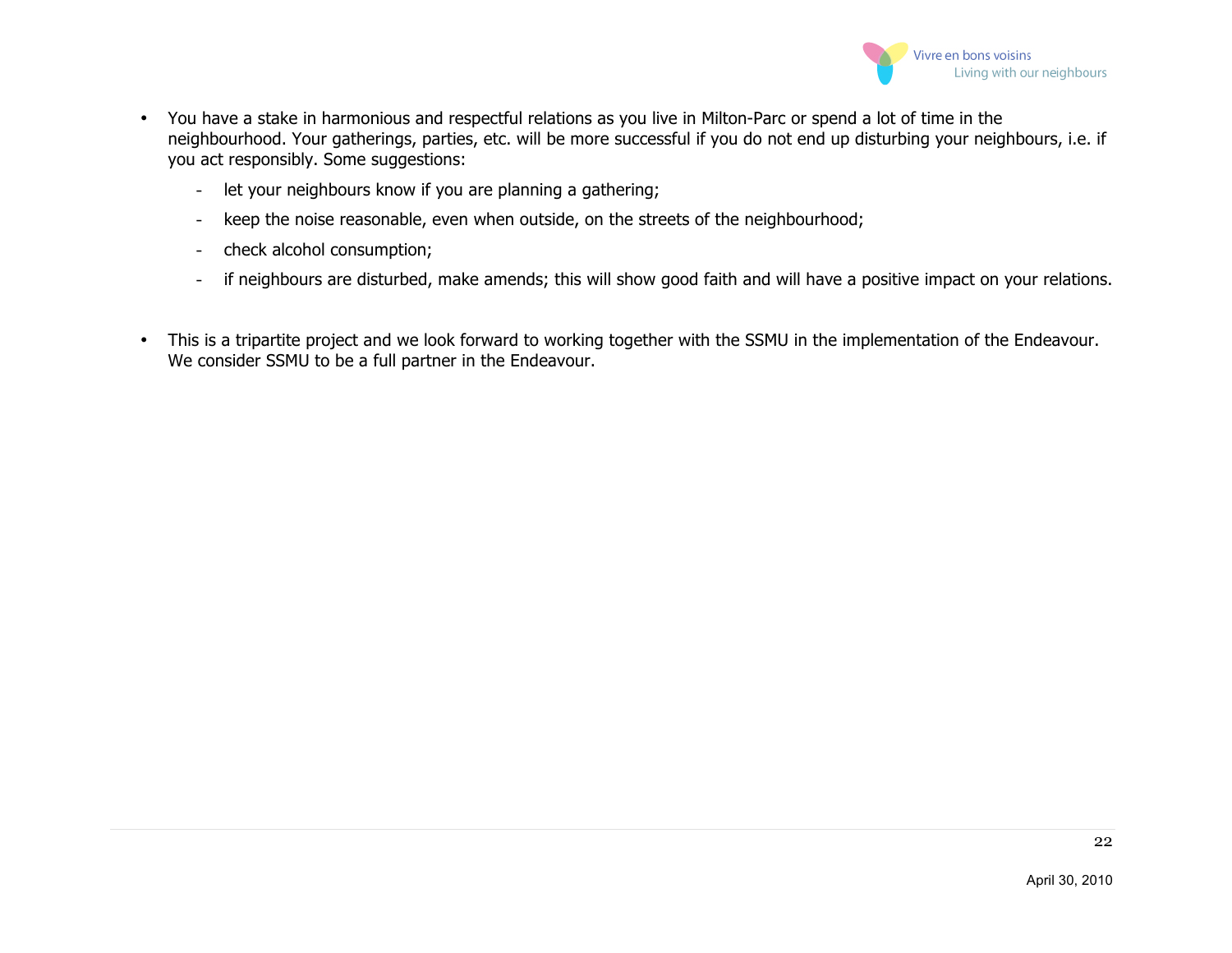

#### **From Milton-Parc Residents**

#### To McGill University

- Milton-Parc residents are pleased to see that McGill University is aware of the challenges caused by the strong presence of students in the neighbourhood and is taking steps to help address them.
- We consider McGill University to be a full partner in this Endeavour and for it to succeed, McGill's participation is crucial. We look forward to working together with the Dean of Students in the implementation of the Endeavour.
- In light of the fact that McGill University has a very important role, we ask that it support concrete actions directed at maintaining communication between parties and ensuring follow-ups with the student population and its representatives, who change regularly.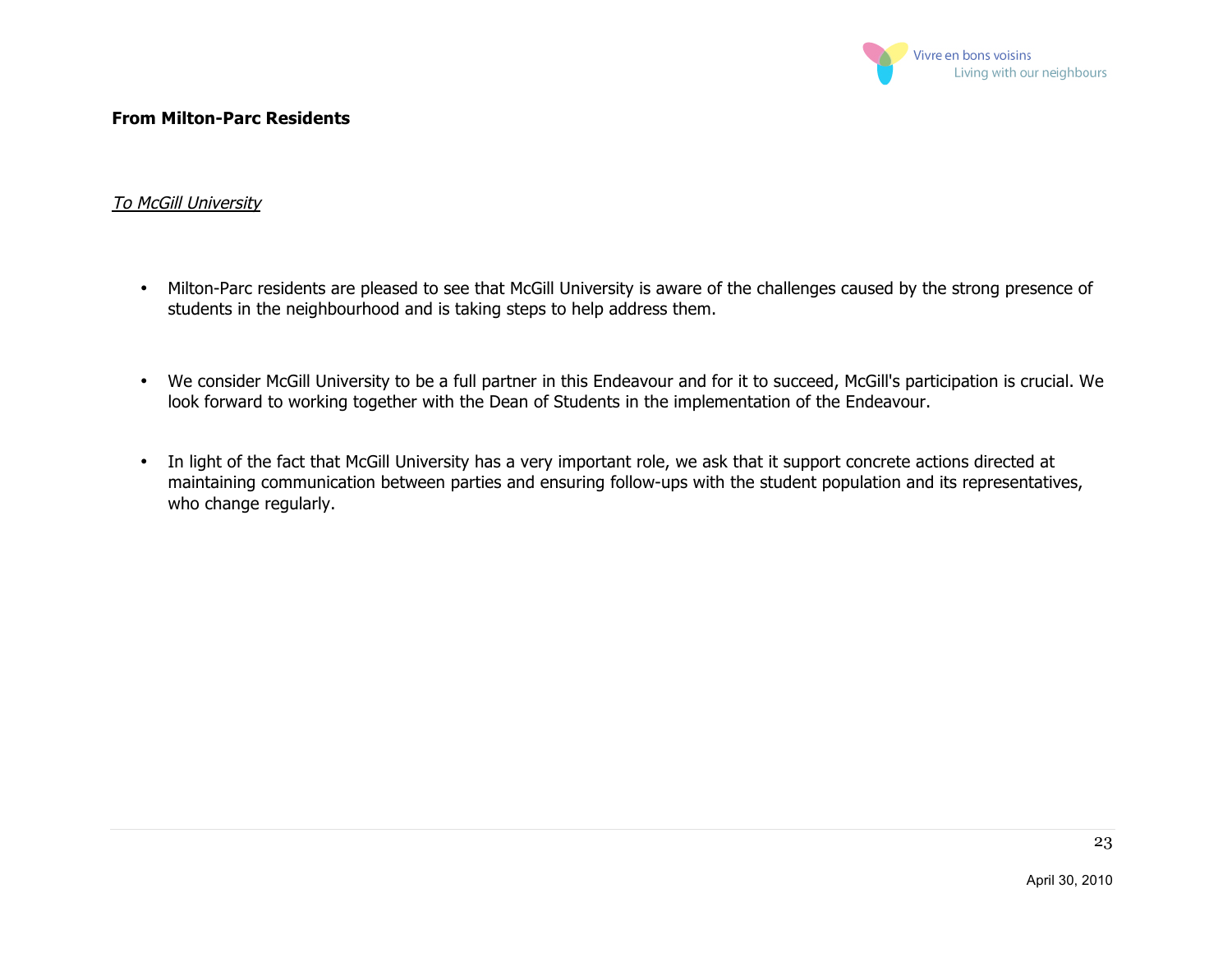

#### **From SSMU**

 $\overline{a}$ 

#### To Milton-Parc residents

- The Students' Society recognizes the sometimes disruptive effect and unacceptable behaviour that some McGill undergraduate students have on the Milton-Parc community and its permanent residents.
- The Students' Society recognizes that some student-organized events in the past have had been highly disruptive to the residents of the Milton-Parc neighbourhood, and we apologizes for this.
- The Students' Society recognizes that students make up a minority of the population in Milton-Parc and therefore should not treat it as their own.
- The Students' Society looks for relations to begin with respect, not resentment and we welcome constructive feedback from residents.
- The Students' Society values the quality of life of Milton-Parc, partially resulting from the many efforts of the permanent residents, and the importance of working co-operatively with the permanent residents to preserve it.
- We recognizes the process of studentification<sup>5</sup> that is taking place in the Milton-Parc neighbourhood and the necessity to work collaboratively to proactively address its consequences and maintain the quality and diversity of the neighbourhood.

<sup>5</sup> Origin of term: Smith, D.P. (2002) *Processes of Studentification in Leeds. Report presented to the City and Regional Office, University of Leeds, Leeds.*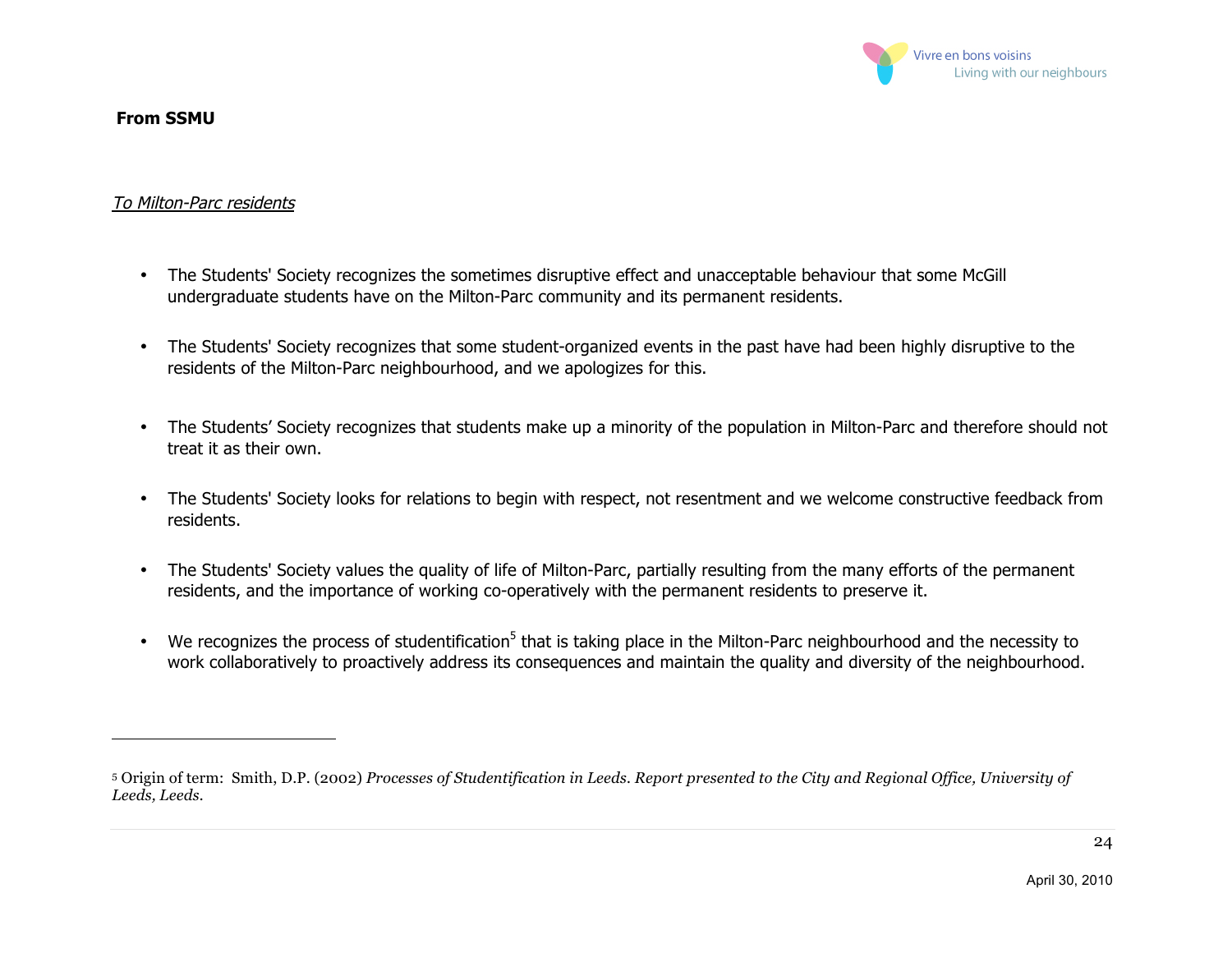

- The Students' Society looks forward to working together with the permanent residents of Milton-Parc generally, and with the Milton-Parc Citizens Committee and other community organizations in a spirit of positive engagement to find solutions to the issues we face collectively.
- We are committed to develop yearly activities that will serve to bring student and permanent resident communities together in an effort to cultivate an enhanced community spirit.
- We endeavour to be accessible and responsive to the permanent residents of Milton-Parc.

 $\overline{a}$ 

Definition of term: describes the growth of high concentrations of students within the localities of higher education institutions, often accommodated within houses in multiple occupation. This typically involves the replacement of established residents with a transient generally young social grouping with shared cultures, lifestyles and consumption practices. (Source: *Universities UK. "'Studentification': A guide to opportunities, challenges and practice". London: Universities UK, 2006*.)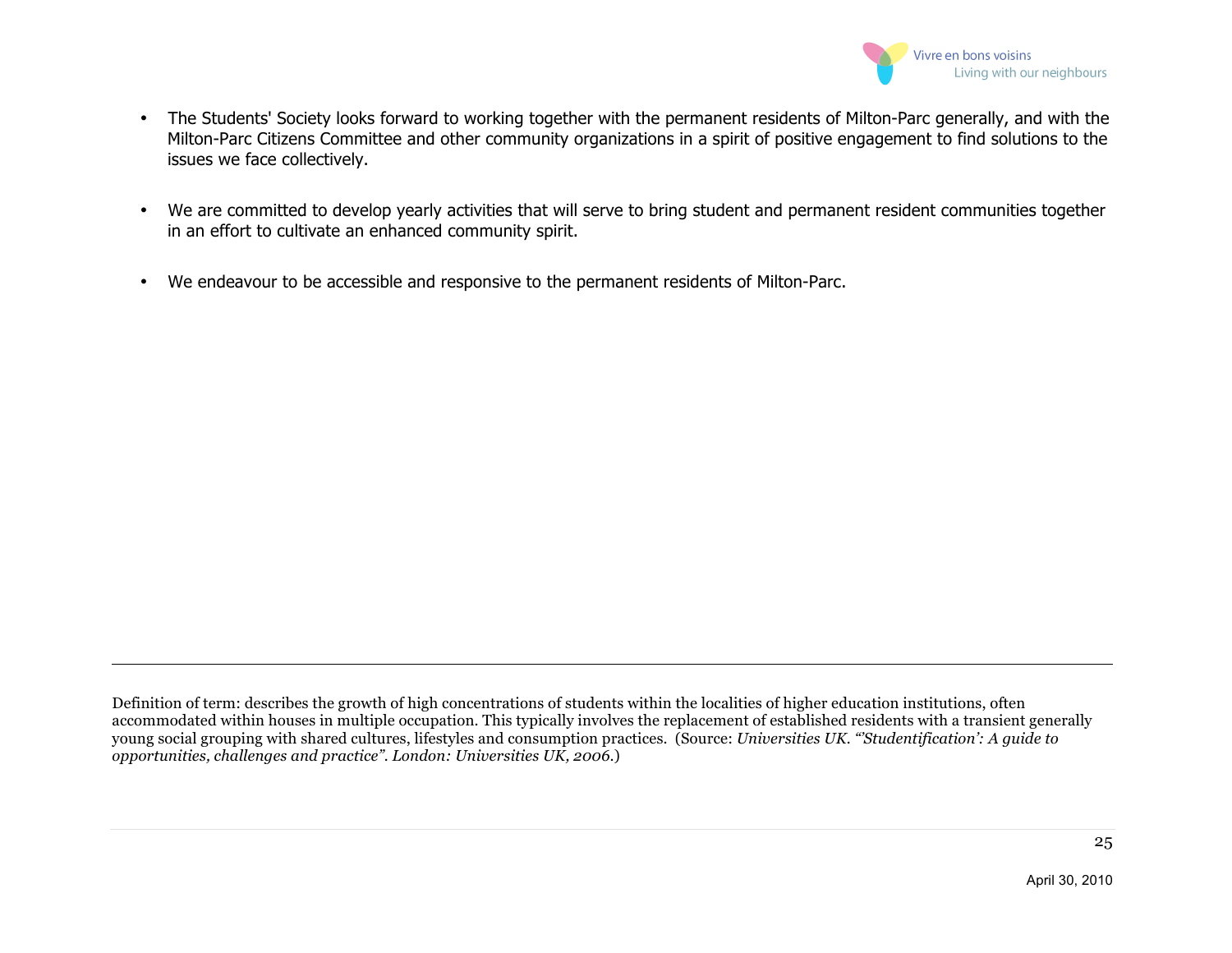

#### **From SSMU**

#### To students

- We request students' engagement: maturity, responsibility and ownership of the problems in Milton-Parc. We are looking to foster a change in culture.
- We request that students recognize that Milton-Parc is not only their home, but the home of a majority population of permanent residents, many of whom have lived in the neighbourhood for decades.
- We encourage students to recognize the impact that a large influx of students can have in a community and to be sensitive to its consequences.
- The Students' Society would like to inform all undergraduate students that, despite appearances, students are a minority of the population in Milton-Parc; therefore the neighbourhood should not be treated as if students own it.
- We encourage students to recognize the negative effect that excessive noise, public drunkenness, vandalism and vulgar public behaviour can have on a neighbourhood and we ask for students' engagement to avoid such behaviours.
- We request students' participation in mitigating the effects of Frosh and other events that disrupt the community.
- We encourage students to participate actively in programs and events organized to bring permanent residents and students together. Get to know your neighbours!
- When students cause disruptions in the neighbourhood, we expect that they recognize the importance of rectifying the impact of their behaviour.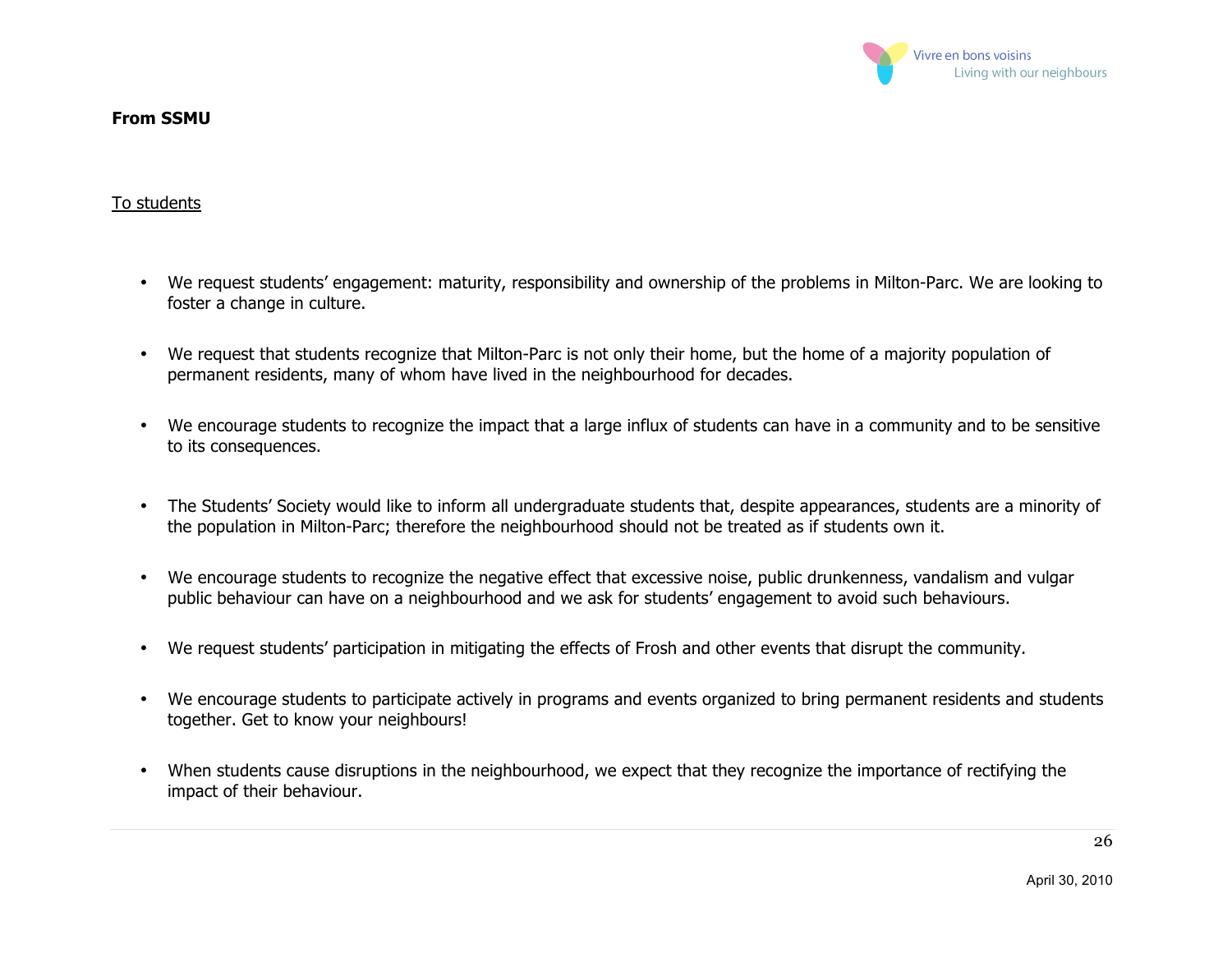

- We look forward to working with and supporting student initiatives that show leadership in cultivating understanding and good neighbourly relations.
- Since this is a collective endeavour, this is an opportunity to come to the table as a full partner. The CARE is an opportunity to shape the kind of relations we want to have the in future.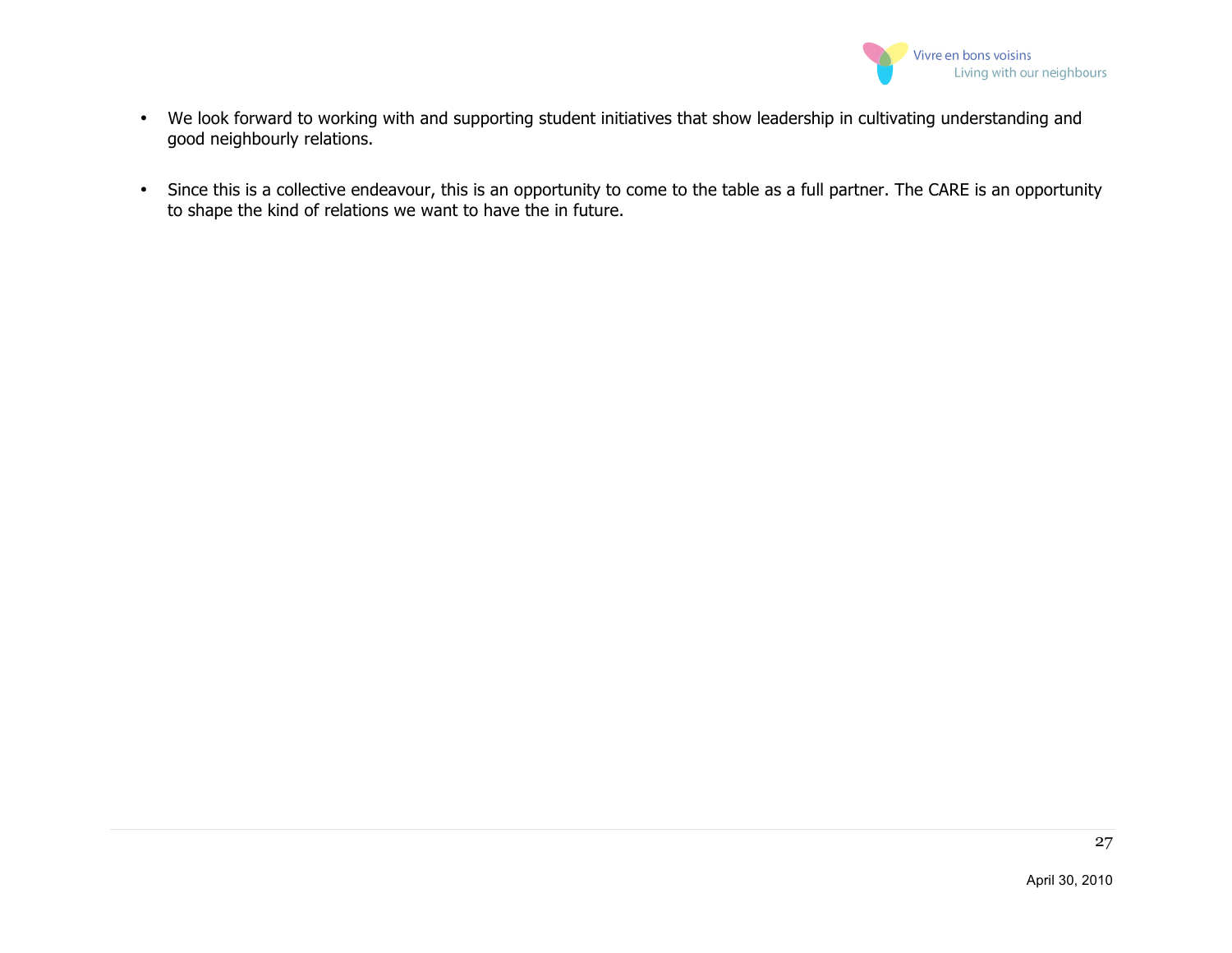

#### **From SSMU**

#### To McGill

- We appreciate the cooperation of the University in looking for solutions to the problems that exist in the community.
- The Students' Society wishes to work closely and co-operatively with McGill in regards to the effects of studentification<sup>6</sup> in the Milton-Parc neighbourhood.
- We would like to see open and consistent communication and dialogue with McGill on issues relating to Milton Parc and the student presence there.
- We are counting on the University Administration to provide concrete support to the Endeavour**.**

 $\overline{a}$ 

<sup>6</sup> Supra, definition, p. 24 & p.25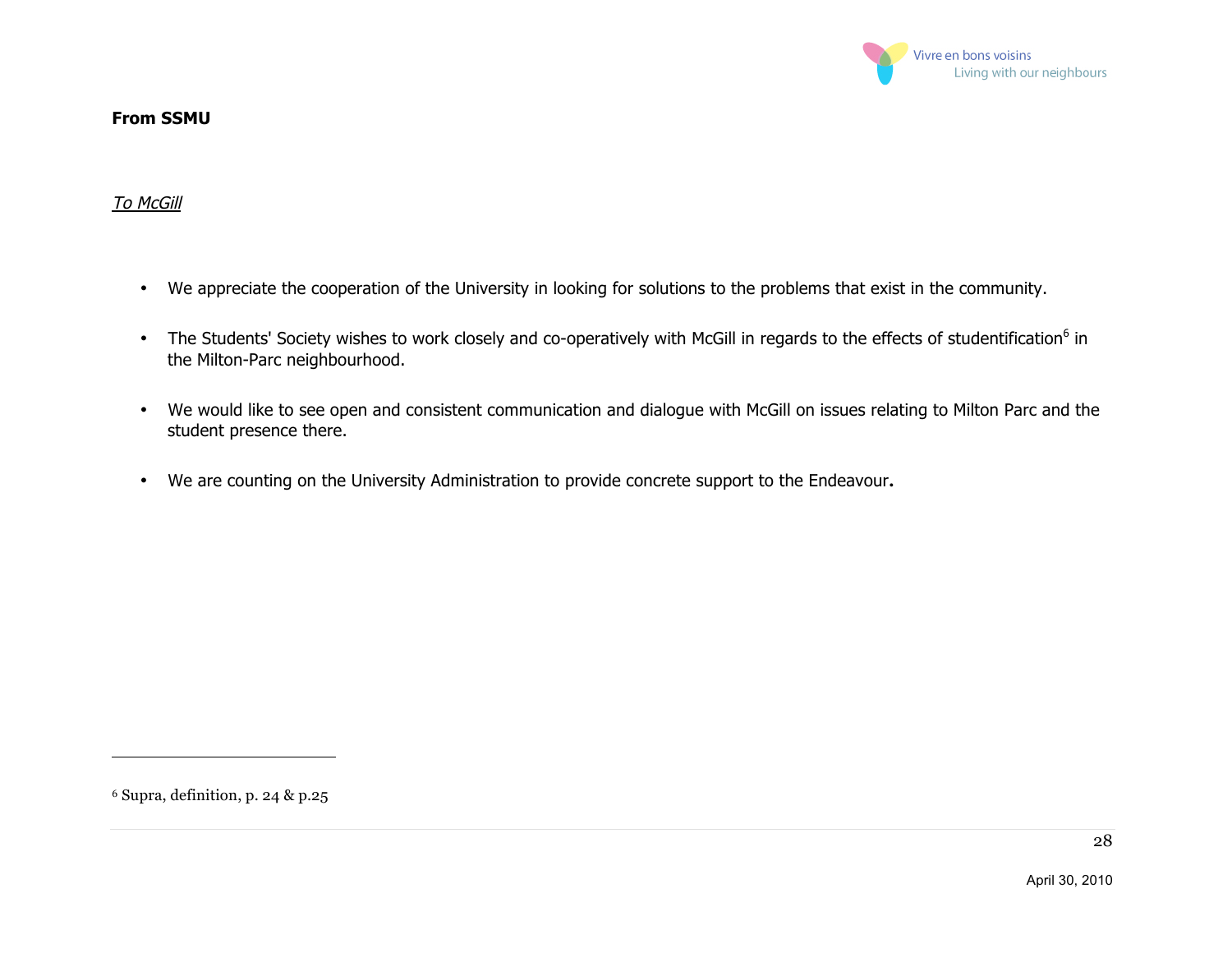

#### **From McGill**

#### To Milton-Parc residents

- McGill University recognises that some of its activities and the actions of some of its students have an effect on the Milton-Parc neighbourhood.
- We undertake to work collaboratively with our students and Milton-Parc residents to promote and reinforce positive, productive, accountable, empathetic and sustainable neighbourly relationships.
- The University commits to working collaboratively with students and permanent residents on events, such as "Trash Bash" that bring the parties together.
- McGill University intends to include explicit references to community consideration when addressing first-year students, particularly those in Residences, and will strive to involve community groups in orientation of student staff in Residences to highlight this point.
- McGill University is committed to continue working with students on issues related to alcohol consumption, including, but not limited to, server training, creation of alcohol-free alternatives, educational programming to discourage over-drinking, and setting positive expectations for responsible use of alcohol.
- McGill University's Leadership Training will maintain a Community Outreach component.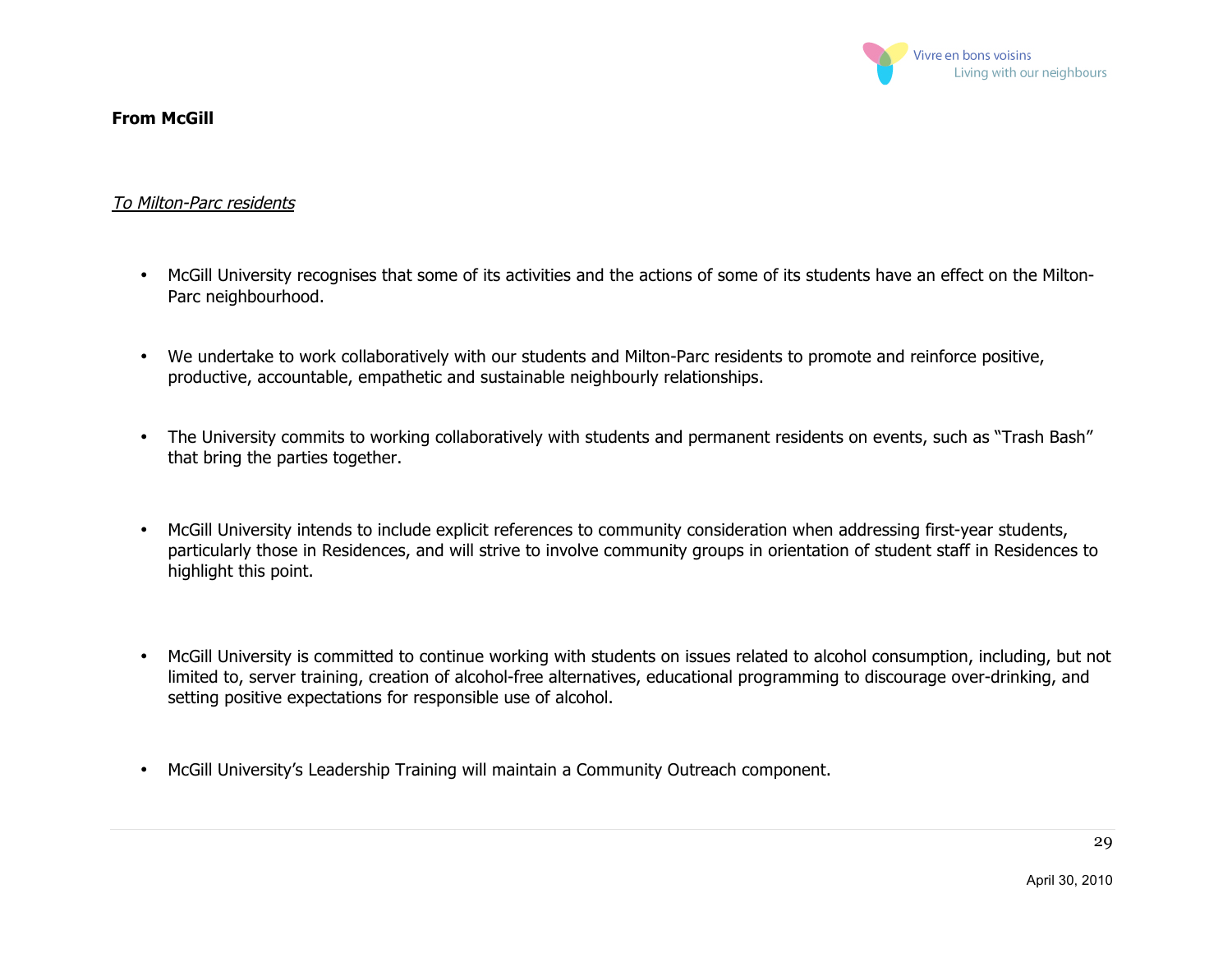

- McGill University is committed to developing and maintaining purposeful community outreach strategies and activities that facilitate amicable interactions between students and permanent residents.
- Although McGill is a university and not a park, we are nonetheless committed to preserving our campuses as welcoming green spaces for all. Together, our campuses comprise the largest green space under one institution on the island of Montreal, and respect for the environment and sustainability are uppermost in our minds.
- Permanent residents of Milton-Parc are welcome to benefit from the presence of McGill University, including its green space, the largest in downtown Montreal, its many cultural events, such as free musical concerts and lectures as well as theatre productions and museum exhibits, access to its libraries, and its offerings in Continuing Education.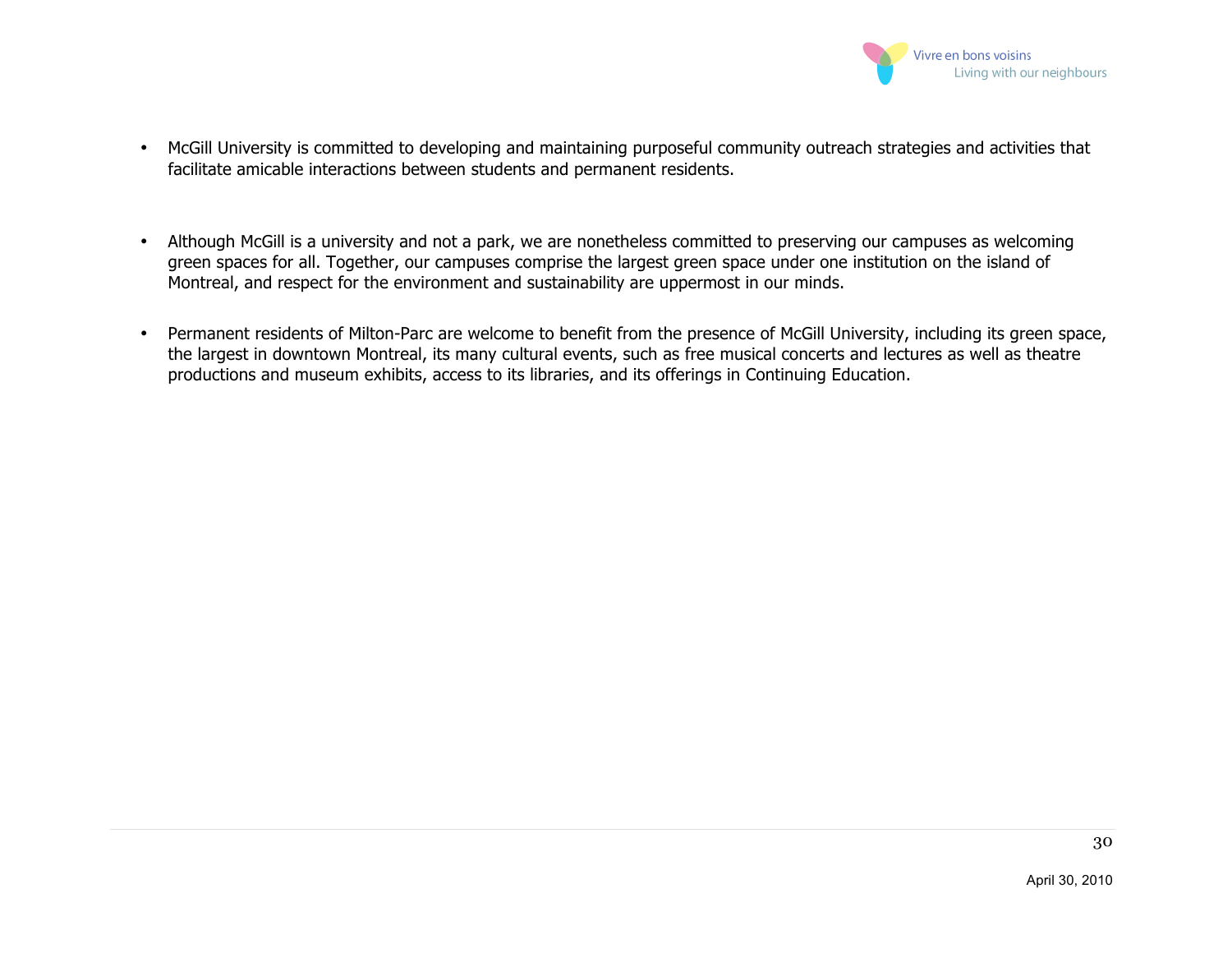

#### **From McGill**

#### To students

- McGill University is working in partnership with student associations and representatives of the Milton Parc neighbourhood to facilitate students' integration to the life of the neighbourhood.
- The University is committed to facilitating individual and group projects and initiatives that contribute to the forging of positive and productive relationships between the McGill community and our Milton-Parc neighbours.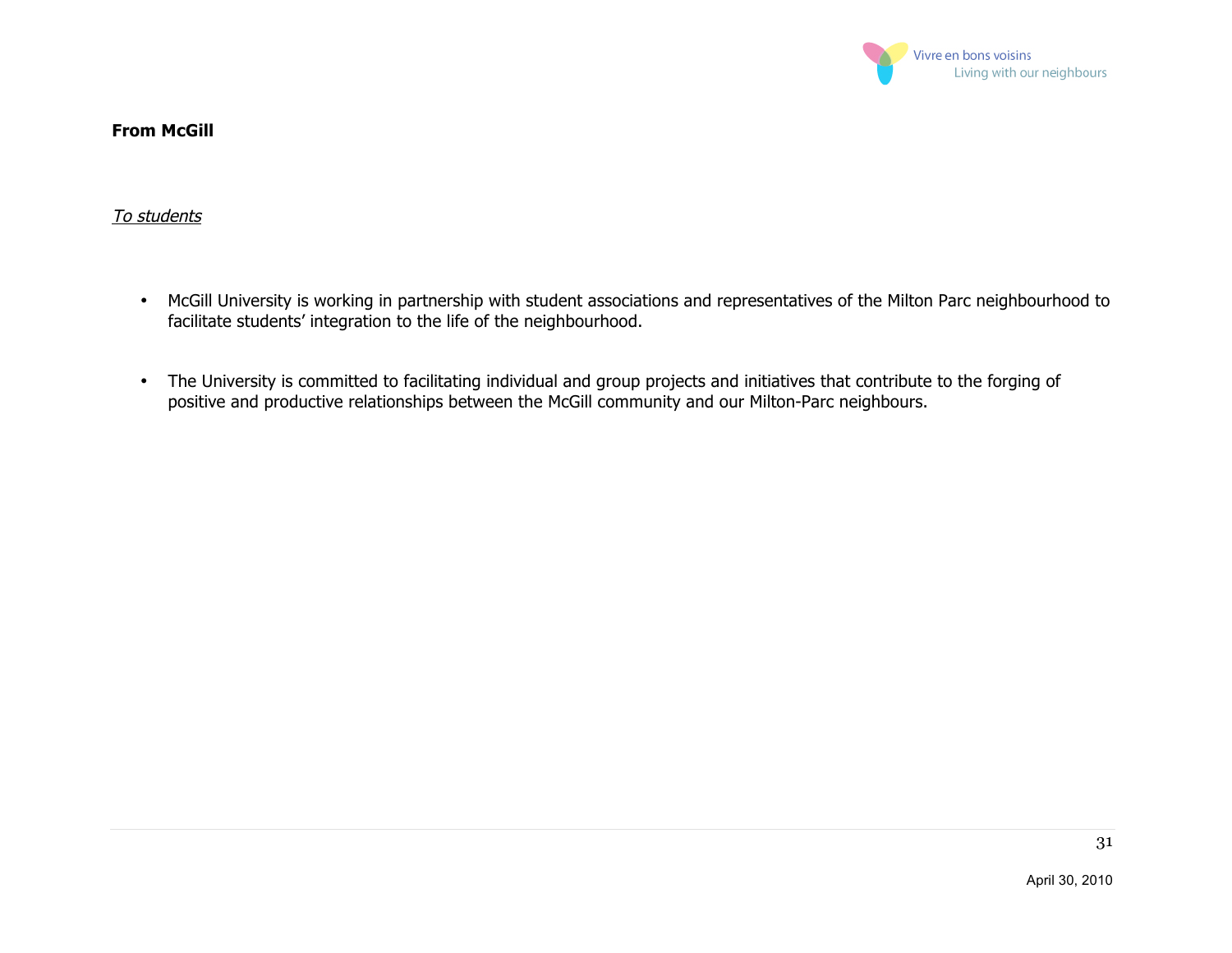

STAKEHOLDERS – including but not limited to:

#### **STUDENTS**

- Students in general including those living in the Milton-Parc neighbourhood
- Students' Society of McGill University (SSMU)
- Faculty Associations
- Residences
	- Inter-Residence Council
	- Floor fellows
	- RezLife
- Campus student groups interested in community activities

#### MILTON-PARC

- Permanent residents of the Milton-Parc neighbourhood
- Milton-Parc Citizens Committee
- Communauté Milton-Parc and other residents' associations (ex. Association du Village Durocher)
- Association récréative Milton-Parc
- Milton-Parc merchants

#### McGill UNIVERSITY

- Deputy Provost, Student Life and Learning
- Dean of Students
- Executive Director, Student Services
	- o First-year office
- Executive Director, Residence Administration
- Director, Athletics and Recreation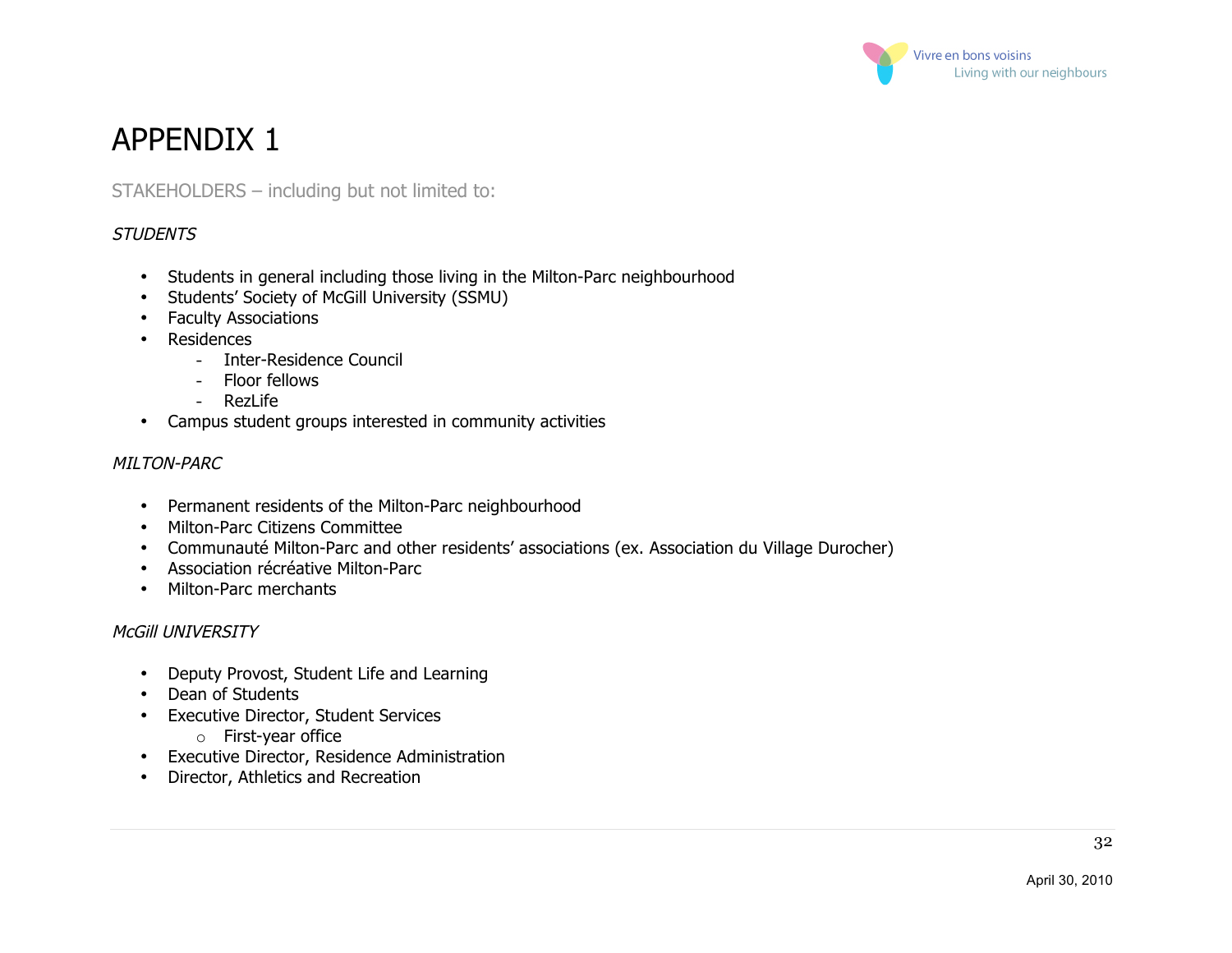

#### IMPORTANT DATES OF THE UNIVERSITY YEAR

| May                               | Transition month for SSMU Executive & Beginning of Frosh Planning                |  |
|-----------------------------------|----------------------------------------------------------------------------------|--|
| Mid-August                        | Training of Floor fellows and Frosh Leaders                                      |  |
| <b>End of August</b>              | Orientation activities including Frosh                                           |  |
| 1 <sup>st</sup> week of September | Classes begin                                                                    |  |
| Mid-terms                         | $1st - 3rd$ week October                                                         |  |
| End of semester academic rush     | End of November (last period available to reach students before Christmas break) |  |
| <b>Final Exams</b>                | $1st-3rd$ week of December                                                       |  |
| <b>First week of January</b>      | Classes begin                                                                    |  |
| Mid-terms                         | Mid-February & early March                                                       |  |
| <b>Reading Break</b>              | Last week of February                                                            |  |
| <b>Classes end</b>                | Mid-April                                                                        |  |
| <b>Final exams</b>                | Last 2 weeks of April                                                            |  |

#### NOTE

Elections of the SSMU Executive and the faculty executives are held at the beginning of March. The mandate of the new SSMU Executive starts June 1<sup>st</sup>. May is the transition month when the incoming Executive works with the outgoing one. In the faculty associations, Executives start their term May 1<sup>st</sup> but are available in April.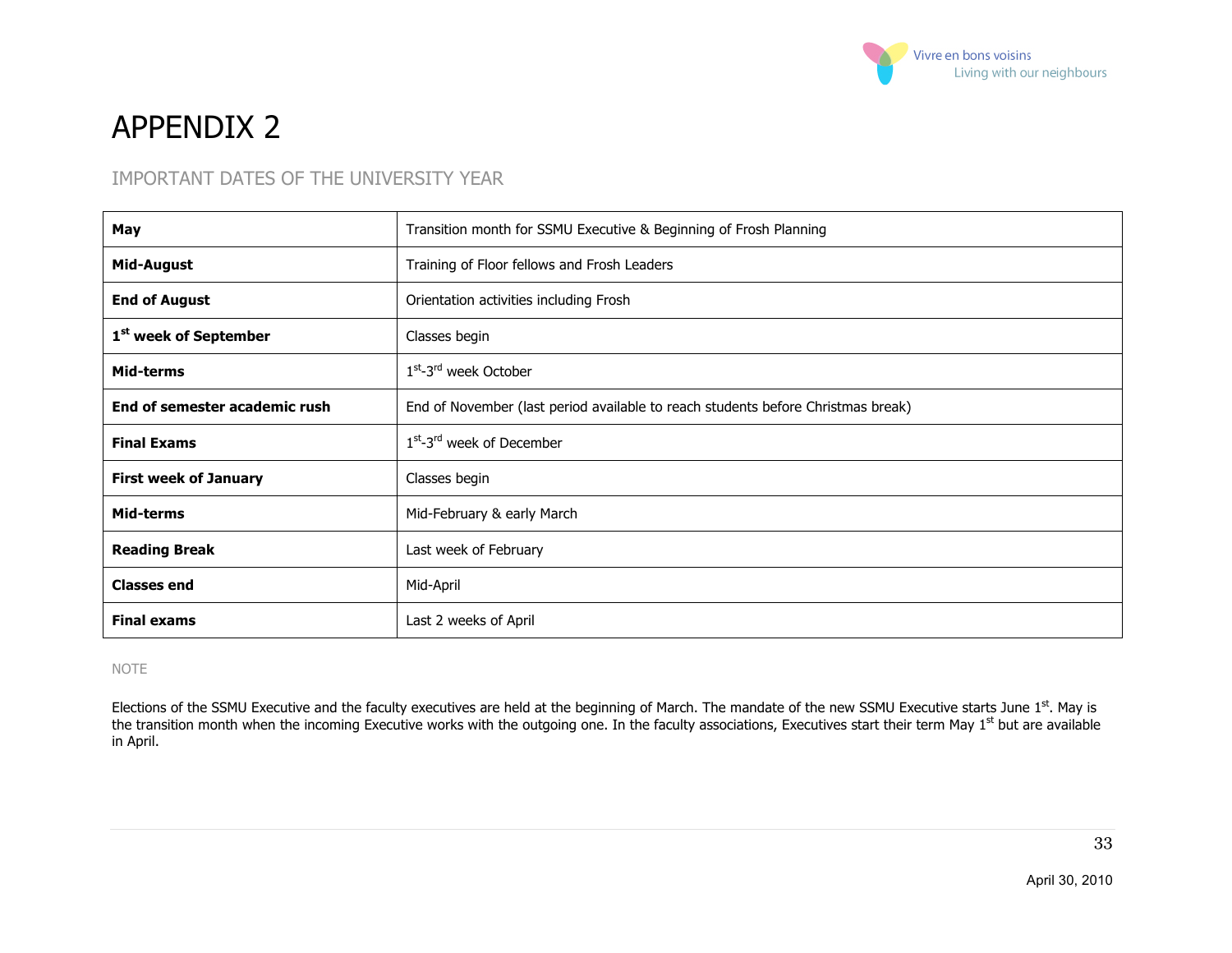

#### **CONSULTATIONS**

| <b>GROUP</b>                               | <b>DATE</b>       | <b>PRESENT:</b>                                 |
|--------------------------------------------|-------------------|-------------------------------------------------|
| Students' Society of McGill University     | November 11, 2009 | <b>SSMU Executive 09-10</b>                     |
| Dean of Students                           | November 13, 2009 | Jane Everett                                    |
| <b>MPCC Meeting</b>                        | November 16, 2009 | Members in attendance                           |
| <b>Milton-Parc Recreation Association</b>  | December 16, 2009 | Terrence Regan, Director                        |
| MPCC Meeting - some members                | January 12, 2010  | Lucia Kowaluk                                   |
|                                            |                   | Andrée Deveault                                 |
|                                            |                   | Carolle Piché-Burton                            |
|                                            |                   | Pierre Duclos                                   |
| Dean of Students                           | January 19, 2010  | Jane Everett                                    |
| Arts Undergraduate Society                 | January 20, 2010  | Karina Gould, President                         |
|                                            |                   | Marco Garofalo, Vice-President, External        |
|                                            |                   | Riley Dalys-Fine, Vice-President, Events        |
| Deputy Provost (Student Life and Learning) | February 2, 2010  | Morton J. Mendelson                             |
| <b>Student Services</b>                    | February 5, 2010  | Jana Luker, Director General                    |
| Residences and Student Housing             | February 5, 2010  | Michael Porrit, Executive Director              |
| Food and Hospitality Services              | February 10, 2010 | Mathieu Laperle, Director                       |
| Science Undergraduate Society              | February 11, 2010 | Neil Issar, President                           |
|                                            |                   | Estée Fagen, Vice-President, Internal           |
|                                            |                   | Ayman Ashraf, Vice-President, Academic          |
|                                            |                   | Akshay Rajaram, Executive Administrator         |
|                                            |                   | Jordan Doherty, Vice-President, Finances        |
| <b>Athletics and Recreation</b>            | February 15, 2010 | Drew Love, Director                             |
| ResLife                                    | February 16, 2010 | Patricia Horodysky, Coordinator, Residence Life |
|                                            |                   | Ria Rombough, Student Housing & Residence Life  |
|                                            |                   | & Director, Gardner Hall                        |
|                                            |                   | Victoria Flynn, student                         |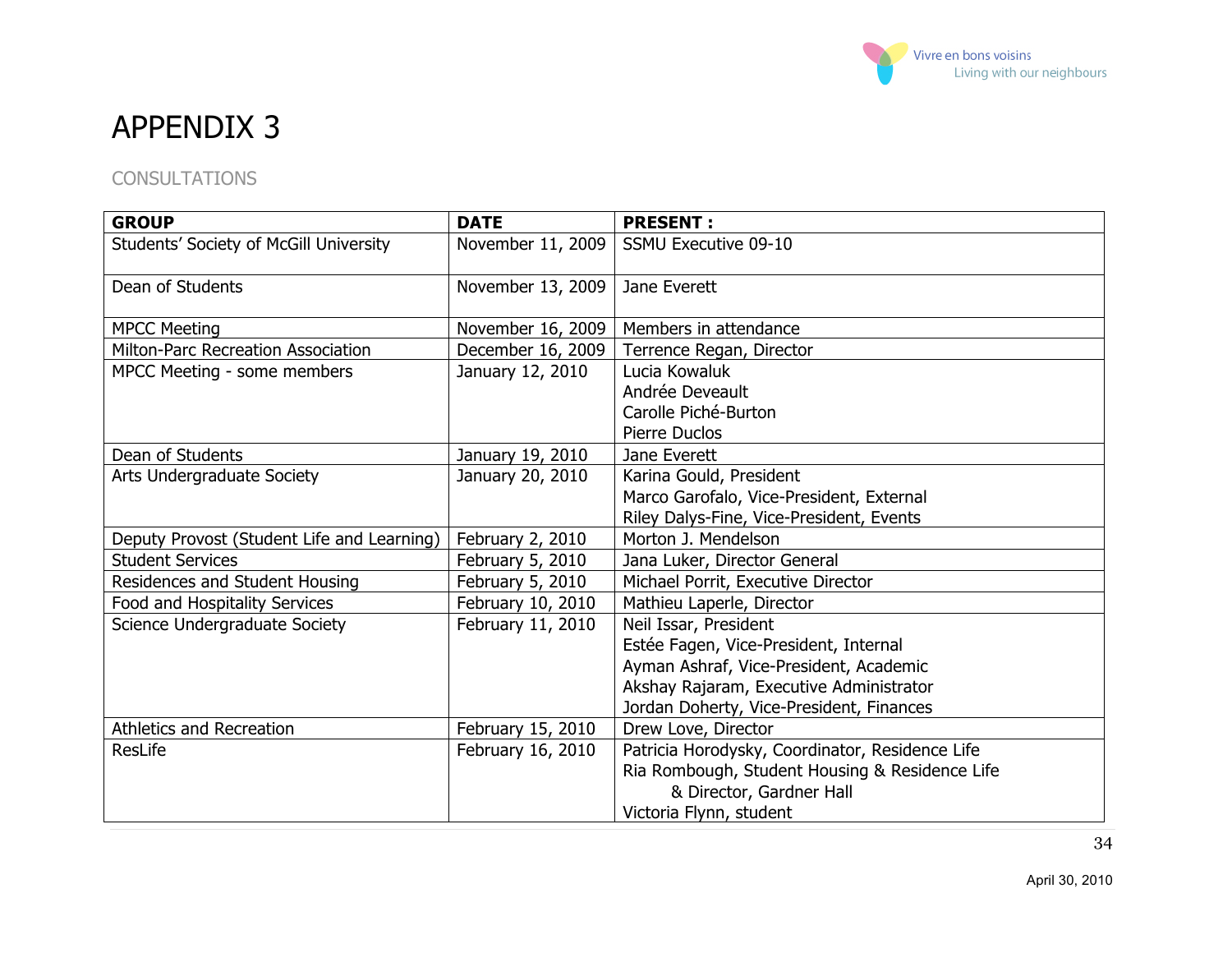

|                                            |                   | Eric Elofsson, student                           |
|--------------------------------------------|-------------------|--------------------------------------------------|
|                                            |                   | Anna Bunce, student                              |
|                                            |                   | Dan Barrish, student                             |
| Management Undergraduate Society           | February 17, 2010 | Barbara Dourley, President                       |
|                                            |                   | Stephanie Daub, Vice-president, Internal         |
|                                            |                   | Nick Drew, Representative to SSMU                |
| <b>MPCC Meeting</b>                        | February 23, 2010 | Members in attendance                            |
| Anti-Gentrification Group (QPIRG)          | March 5, 2010     | <b>Trevor Fraser</b>                             |
| Dean of Students                           | March 8, 2010     | Jane Everett                                     |
| Deputy Provost (Student Life and Learning) | March 10, 2010    | Morton J. Mendelson                              |
| Public Information Meeting in Milton-Parc  | March 16, 2010    | Residents of Milton Parc and members of the MPCC |
| <b>SSMU Legislative Council</b>            | April 1, 2010     | <b>SSMU Councillors - Official Adoption</b>      |
| MPCC Meeting $-$ some members              | April 13, 2010    | Lucia Kowaluk                                    |
|                                            |                   | Pierre Duclos                                    |
|                                            |                   | Adèle Mardoche                                   |
| <b>MPCC Board</b>                          | April 16, 2010    | <b>Official adoption - Lucia Kowaluk</b>         |
|                                            |                   | <b>Tim Merrett</b>                               |
|                                            |                   | Charles Primeau                                  |
|                                            |                   | Andrée Deveault                                  |